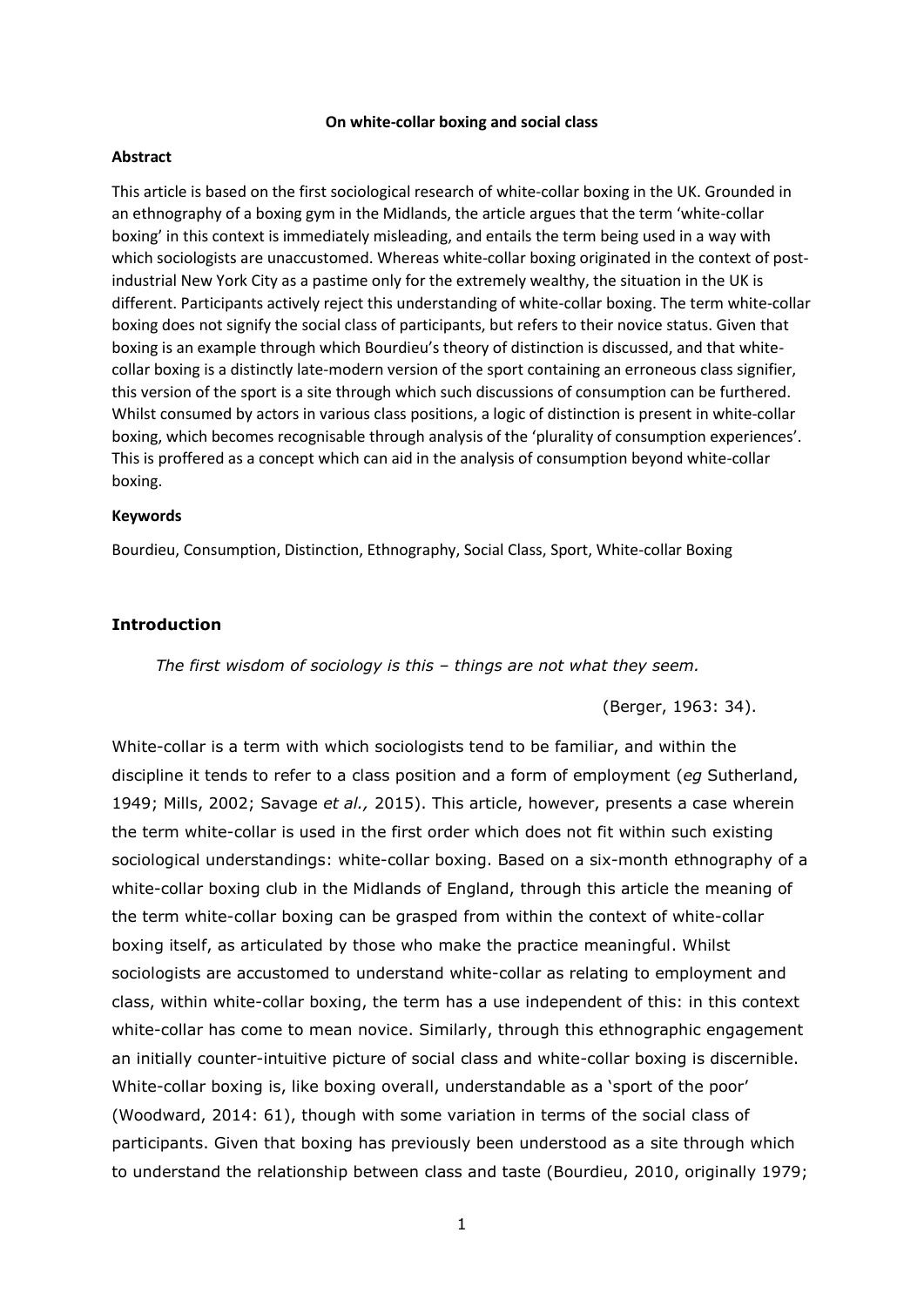Atkinson, 2015), and that white-collar boxing is undertaken by people from differing class positions simultaneously, the article contributes to the development of contemporary Bourdieusian theory on the relationship between class and taste *contra* omnivorousness, through analysing the simultaneous plurality of consumption experiences, which can nonetheless be understood within a logic of distinction.

#### **Social Class, Taste, and Boxing**

Though sport is sometimes 'scorned by sociologists' (Bourdieu, 1988: 153), its analysis can contribute to understanding social life beyond it. Boxing, in particular, is a fertile ground for sociological analysis and theorisation (*eg* Woodward, 2014; Wacquant, 2004; Burdsey, 2007), and in large part this is because boxing is overtly organised according to a three-fold set of social divisions that often define wider social conditions: class, race and gender. Put another way, though this is not by any means exclusively the case, boxers are predominantly working-class men (Sugden, 1996). There is less uniformity in terms of race (Woodward, 2007), though it can be said that race reproduces boxing, and boxing helps to reproduce race (Carrington, 2010). Given that this paper concerns *whitecollar* boxing, however, and the term white-collar principally refers to a form of employment (Mills, 2002), and is often taken to imply *not working-class*, this paper focuses on social class.

Though this is not an intrinsic association, boxing has *almost* invariably been a sport of the working classes (Woodward, 2014), and for this reason (Atkinson, 2015) has been understood as a prime example through which to evidence Bourdieu's theory on the relationship between class and taste (Bourdieu, 2010). Whilst promulgated by the 19<sup>th</sup>century aristocracy, boxing 'spread rapidly among the working classes' (Sugden, 1996: 27), and in becoming popular became repellent to 'the dominant class' (Bourdieu, 2010: 212). To this extent, Bourdieu notes that 'the values and virtues' of sports such as boxing – 'strength, endurance, violence, 'sacrifice', docility and submission to collective discipline' – are 'contrary to bourgeois role distance' (Bourdieu, 2010: 212; *cf* Bourdieu, 1988). In a similar way, Wacquant (1995: 502) notes that the fact that 'boxing is a working-class occupation is reflected … in the *physical* nature of the activity'. Whilst sport is fairly central to Bourdieu's analyses (Widdop *et al.,* 2016), boxing is, however, by no means the only phenomenon through which the Bourdieusian understanding between class and taste is discussed. Bourdieu (2010) also focussed on, for instance, music, food, and art, as do scholars following Bourdieu focus on these sites (*eg* Brown and Griffin, 2014; Rhys-Taylor, 2013; Cook, 2001). Crucially, between these analyses, the recurrent conclusion is, essentially, that different cultural tastes 'can be attributed to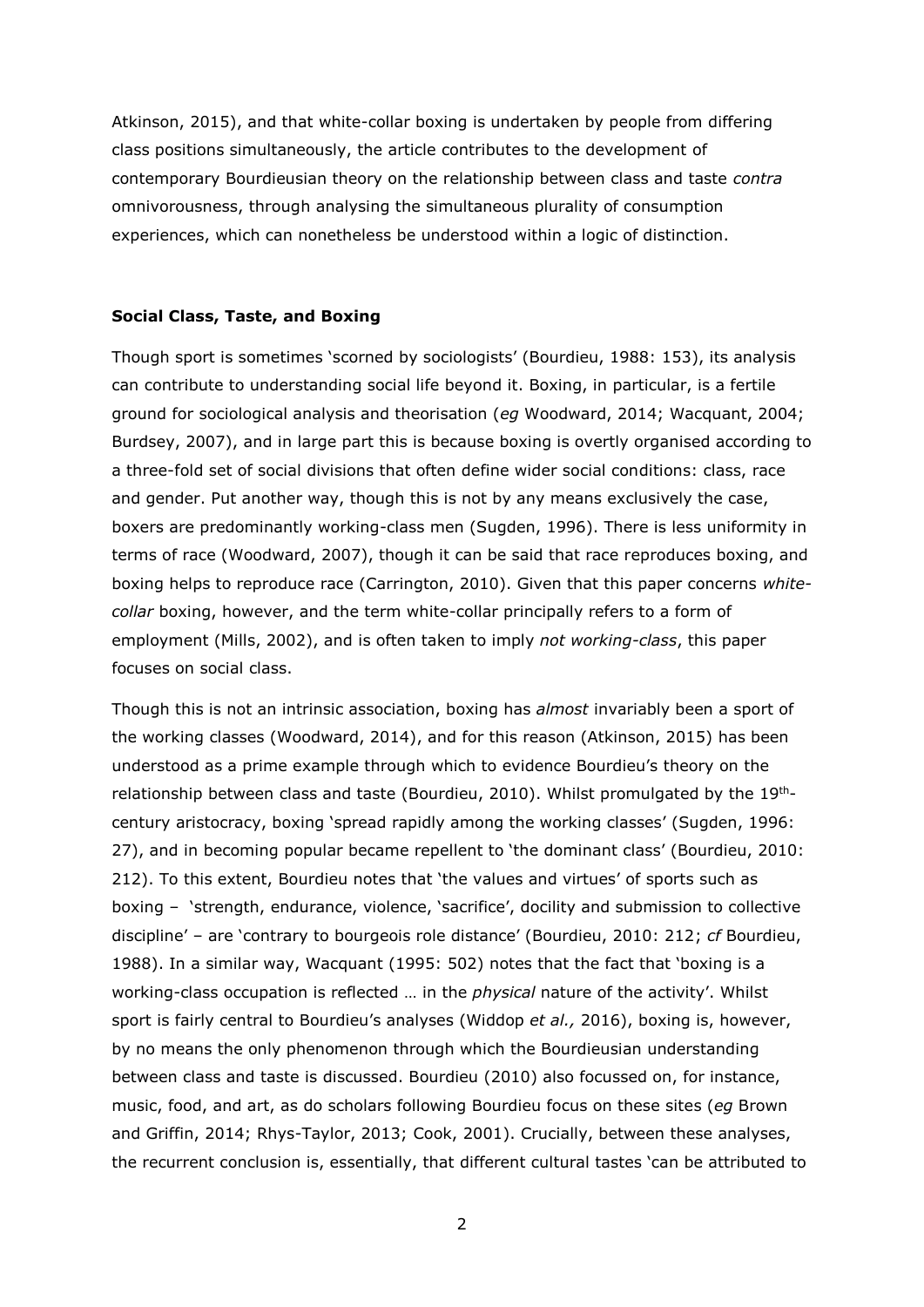different classes' (Bennett, in Bourdieu 2010: *xxii*), with Bourdieu's (2010) general argument being that those shorn of capital stocks consume the practical and necessary, and those in dominant social positions develop a taste for the abstract.

Notably, there is debate over whether and how Bourdieu's ideas on consumption apply contemporarily, social life no longer being akin to that which Bourdieu took as his object of study (*cf* Olliver, 2008). Changes in economic mode – which can be encapsulated here as the *post-industrial turn*, and signifies a shift to consumer capitalism (and its synonyms, such as consumerism) – it is argued, herald a demise of class positions and identities, and therefore collective dispositions in these terms (*eg* Bauman, 2011; Bauman and Hagaard, 2008; Blackshaw, 2016). Under this mode, actors must reflexively craft identity on a continual and individual basis through consumption (which is also to say that consumption is posited to be untethered from class, *à la* Bourdieu). Omnivorousness (*cf* Peterson, 2005) is rather argued to be the style of consumption *du jour*. Whilst there have been multiple rebuttals to the omnivore thesis (*eg* Prieur and Savage, 2013; Rimmer, 2012; de Boise, 2016), versions of this argument continue to be made (*eg* Nuccio *et al.,* 2018; Ferrant, 2018), which, in reproducing the figure of the omnivore, ultimately suggest a severance between class and taste.

Against this body of thought, there have been recent developments in the sociology of class and consumption, through which Bourdieu's account is revised in order to better account for social life in the consumerist mode. Bourdieu's original statements on class and taste are, after all, not to be understood as diktats (Wacquant, 2016). Consumptions of the rare or exotic are not *necessarily* bound to be signs of distinction, as they were in 1960s France (*cf* Lawler, 2005). Moreover, agents from more than one class stratum consuming the same cultural goods do not necessarily signal an end to the relationship between class and taste, and should not necessarily be understood as omnivorousness. Flemmen *et al.* (2018), for instance, find that that those from the Norwegian upper and middle classes consume 'traditional, locally produced peasant food' (Flemmen *et al.,* 2018: 145), this consumption being 'refashioned as a badge of distinction in the  $21^{st}$ century' (Flemmen *et al.,* 2018: 145). Similar has recently been argued in relation to other forms of cultural consumption (*eg* McCoy and Scarborough, 2014; Peters *et al.*, 2017; *cf* O'Brien *et al*., 2017). Bourdieu's original analysis may be rendered an historical account, but inequalities in consumption can nonetheless be understood through the logic of distinction (Prieur and Savage, 2013). There is a need to engage in not only who consumes what, but how and why people consume in qualitative terms (Stewart, 2017; Friedman *et al.*, 2015) in order to discern the relationship between class and taste. Further research, on an ongoing basis, produced through engaging in contemporary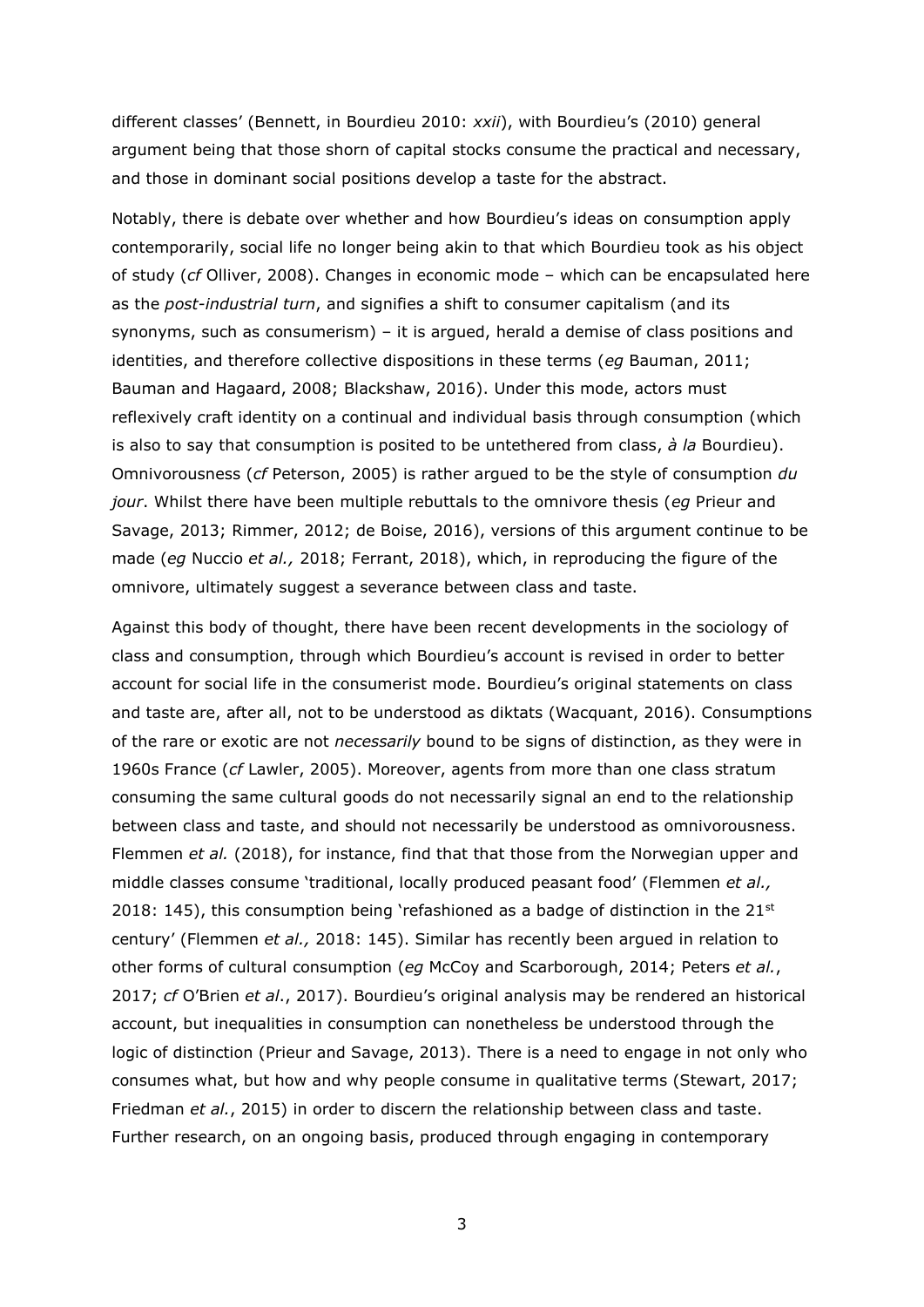consumption practices, is required in order to reflect the ways in which, if, and how the logic of distinction is reproduced.

If boxing is understood to be an example through which to explore the changing relationships between class and taste, and the relationship between class and taste is supposed by some to have altogether waned under post-industrialism, then white-collar boxing presents itself as a novel site through which to continue this discussion. In this vein, white-collar boxing first emerged in and through the post-industrial conditions of 1980s New York City (NYC), and is directly traceable to Gleason's Gym (Trimbur, 2013). Given its infancy relative to other forms of boxing, its genesis is well documented (Trimbur, 2013). Bob Jackson (a professional boxing coach at Gleason's) and Bruce Silverglade (co-owner of Gleason's) both claim they first used the term white-collar boxing, to refer to their growing number of upper-class 'clientele' (Trimbur, 2013: 14). Jackson (in Trimbur, 2013: 123) recounts: 'Well most of the people aren't blue collar, they're white collar. And there you are! White-collar boxing!' Whereas the amateur and professional boxers at Gleason's, for whom in the post-industrial quagmire, formal, secure and well-paid employment is not possible, white-collar boxers at Gleason's are the very architects and beneficiaries of this economy: businessmen, lawyers, doctors and celebrities.

Importantly, the use of the term white-collar discussed above does not directly match sociological theorisation. For Mills, the white-collar boxers in Trimbur's study would not be categorised as white-collar, but as 'upper class businessmen' (Mills, 2002: 50) who employ white-collar workers, and are therefore in a position of exteriority to the category. Moreover, white-collar work in the post-industrial context can be understood as a working class form of employment, call-centre work being a prime example of this (Lloyd, 2013; Savage *et al.*, 2013, 2015). The colour of the collar, therefore, cannot be taken straightforwardly as an indication of class. This is not a new problem for class analysis, either: since at least the 1970s, the expansion of white-collar service sector work has made it difficult to sharply delineate a middle and working class (Sutcliffe-Braithwaite, 2018). Similar conceptual ambiguities arise in relation to white-collar crime, which is a primary area in which the white-collar category features as a matter of social science (Piquero, 2018). All of this suggests that when white-collar is used in the Gleason's context, it does not reflect class analyses, and *vice versa*. White-collar boxing is, rather, a popular term with a popular etymology, encoded with class (Shildrick and Macdonald, 2013), which, whilst describing an inequality (Tyler, 2015) and operating as a first order class signifier, is not strictly reflected second-order categorisation.

Beyond Trimbur (2013), with the exception of passing references (Woodward, 2014: 61; Wacquant, 2004: 100), there is little research on white-collar boxing. No empirical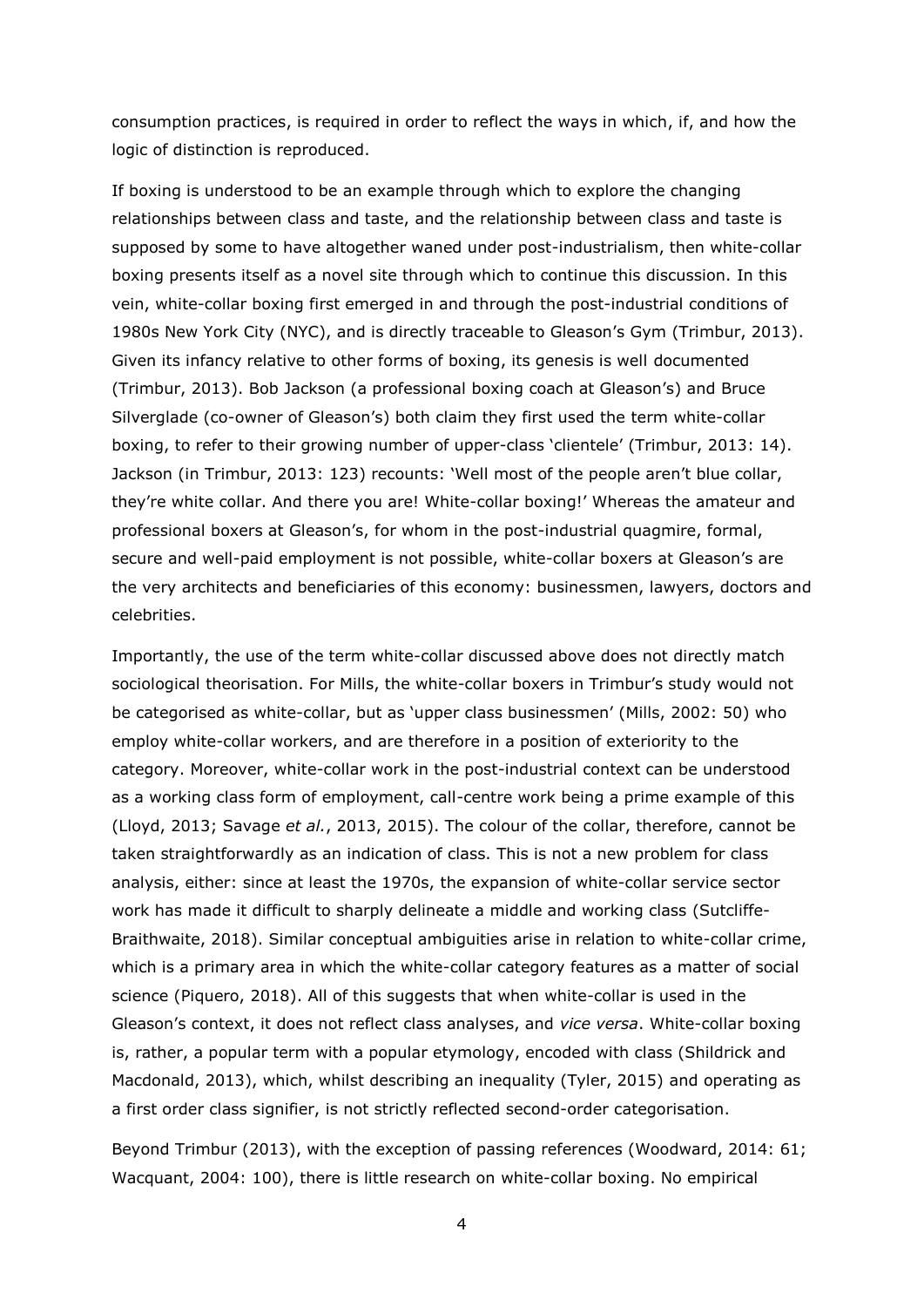analyses of white-collar boxing in the UK exist, and this research does not assume that the ethnographic reports of boxing at Gleason's suffice as a universal account of whitecollar boxing, automatically valid in terms of describing or explaining white-collar boxing as it exists elsewhere. In fact, white- and blue-collar as a linguistic apparatus for describing class in popular terms (*ie* independently of sociological use) is notably American (Vanneman and Pampel, 1977; Booker, 2012; Southern, 2000), and is not used to the same extent in the UK, meaning that the folk etymology discussed above with Trimbur (2013) cannot be taken to necessarily apply. To this extent, I argue that white-collar boxing in this research context does not resemble the white-collar boxing of NYC and that the social reality of white-collar boxing is betrayed by its name, and presents itself as a case wherein the signifier white-collar is filled with meaning that is currently unaccounted for in sociological literature. That is, white-collar boxing is not meant to signify the social class of participants or their employment status. Given this scenario, white-collar boxing is opened up to an analysis of social class and taste, which one would perhaps not initially expect, which ultimately contributes to the analysis of cultural consumption and social class, against omnivorousness

## **Research site and methods**

The primary research site is a boxing club in the Midlands of England, here referred to as Shadcote Boxing Club. Shadcote is a full-time facility, open seven days a week and all year round. As one participant noted: 'It's a very sort of, um, what I would describe as a 'backstreet' type gym. It's not plush and modern like some of these sort of health clubs'. The punchbags are held together by tape, some gear is well used to the point of *almost* being unusable, but as another participant noted: 'It seems to do the job'.

Whilst neither an amateur nor professional club, Shadcote is irreducible to a recreational gym. It has a history of entering fighters into unlicensed boxing events, as well as other forms of competitive fighting. The vast majority of competitive boxing undertaken via Shadcote now takes the following format: complete beginners sign up for an eight-week, crash course in boxing, which culminates in a boxing match known as Fight Night, held in a public location. At four intervals *per annum*, these courses commence, and approximately 80 new white-collar boxers enter the club in order to prepare for a fullcontact, competitive, public boxing match. Whilst 80 enter, ultimately only approximately 40 tend to make it to Fight Night. This model of short-term engagement in the sport exclusively for beginners is referred to by those undertaking it, and by those providing it, as white-collar boxing.

Being 'where the action is' (Goffman, 1969, in Jump, 2017: 11; in Wacquant, 1995: 510) is recurrently narrated as being highly beneficial to boxing research. Engaging with 'the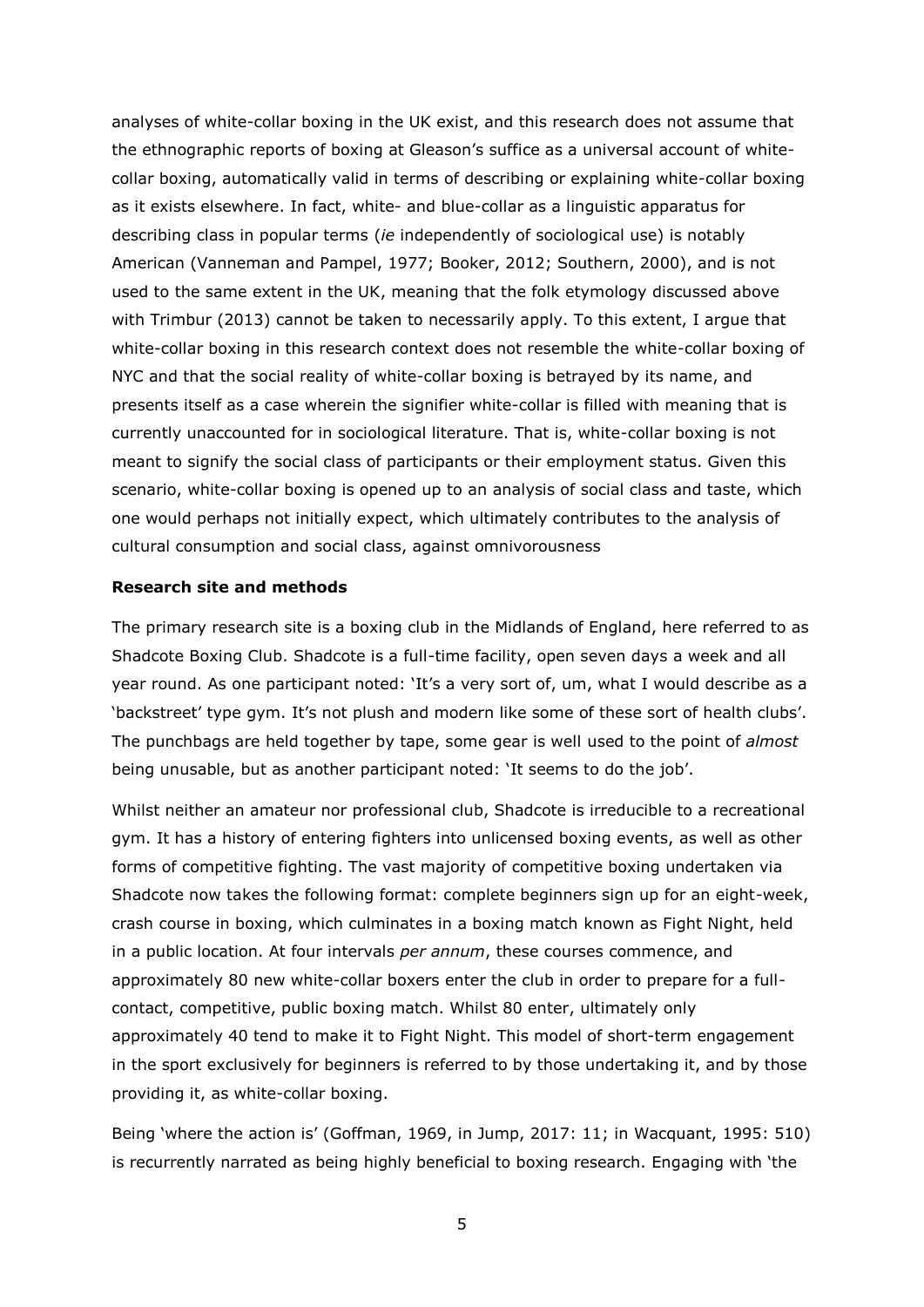fighters themselves' (Wacquant, 1995: 489), in terms of how they understand their social reality, allows for a sociological reconstruction based on accounts produced by those who actively sustain its existence. Taking heed from the above, a six-month ethnography was undertaken, comprising daily participant observation and interviews. This paper represents part of the wider study, and largely discusses interview data. Qualitative, semi-structured interviews, lasting on average approximately one hour, were conducted with 32 participants. As reflects boxing more widely (Woodward, 2007), participants were largely, though not exclusively male (27 male, 5 female). Interview participants were, overall, opportunistically selected. As white-collar boxing is ordered according to a strict temporality, Shadcote had a rapidly fluctuating and unstable population, meaning that this could not be any other way. The majority of interview participants were white-collar boxers, though additional interviews were conducted with coaching staff. Interview data were analysed thematically, in order to produce an understanding of the phenomenon through engaging with those who are actively engaged in the sport. Themes are discussed below.

## **White-collar boxing and social class at Shadcote Boxing Club**

The following sections represent analysis of the qualitative data collected via ethnographic research at Shadcote Boxing Club. Firstly, narrative accounts of social class are presented, and it is argued that white-collar boxers are from various class positions, none of which mirror the white-collar boxers of Gleason's. Following this, the meanings given to the term white-collar by those directly involved in the sport are discussed: white-collar boxers directly reject the classed meanings of the term white-collar, and understand it to mean novice. Related to this, how white-collar boxing developed to have a misleading name is discussed: my suggestion is that, whilst in the USA, white-collar has a first-order class meaning, this is not the case in the UK, and that upon transnationalisation of white-collar boxing, the term became imbued with new meaning, which reflects the neophyte status of its practitioners. Finally, the complex arrangement in terms of social class is discussed in relation to Bourdieu's statement on class and taste.

# *The social class of white-collar boxers*

In NYC, white-collar boxers are investment bankers, celebrities, lawyers, and doctors. One white-collar boxer in Trimbur's study contemplated earning '\$4 billion' (Trimbur, 2013: 138) and was chauffeur-driven in a Rolls-Royce. Others 'earned salaries of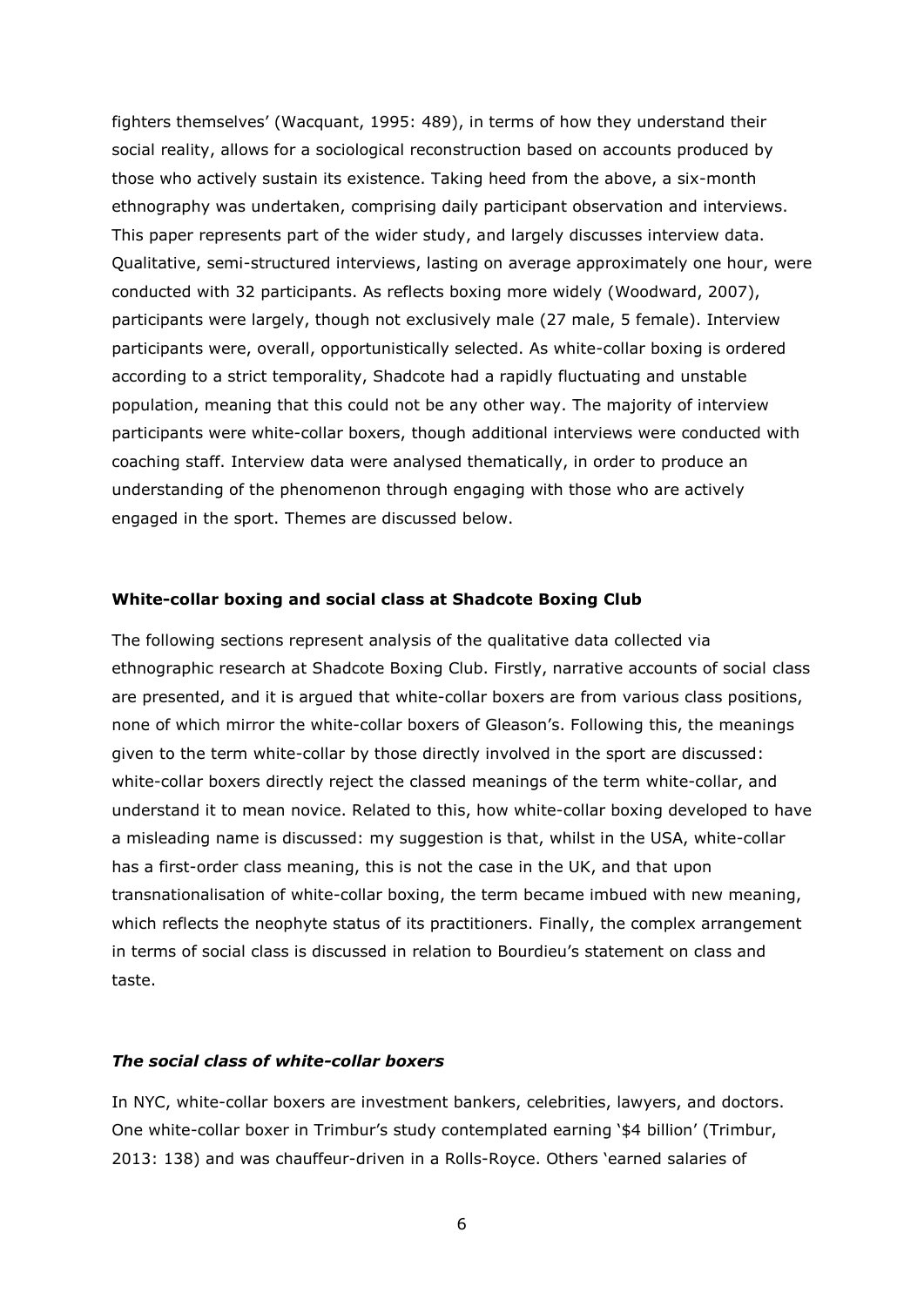millions of dollars' (Trimbur, 2013: 176). The amateur and professional boxers, however, with whom these millionaires shared the gym, were precariously employed, working for low wages, if able to find work at all, within the post-industrial economy. Some whitecollar boxers at Shadcote occupy class positions nearer in proximity to these amateur and professional boxers, than to the white-collar boxers in Trimbur's research.

Nev works as a 'dogsbody… a jack of all trades, master of none' (Nev, interview). He explained further that: 'Unfortunately I've had m' hours cut so it's on a part-time basis now'.

Craig works in a warehouse. He had 'been there four years, a year and a half was on agency, and then two years on their books… Prior to that […] various temporary contracts through agencies' (Craig, interview).

Al has been in various forms of employment. After leaving school, he 'started an apprenticeship' (Al, interview), but did not complete it. Following this, Al worked as a porter, and then in a manual trade, and now works in a call centre.

Ash works in horticulture and 'has for about nine months'. Ash explained further that he 'used to work there before' but 'got laid off' (Ash, interview). Between these two employments, Ash worked various temporary, manual jobs.

To be clear, though not narrating identical employment trajectories and class positions, these statements coalesce in terms of narrating precarious and low-paid work, themes which extend beyond the participants quoted above.

Equally, there is some variation in terms of participation in white-collar boxing at Shadcote according to social class. Though none of the white-collar boxers at Shadcote could be situated within social space in positions that were at all approximate to those at Gleason's, some white-collar boxers can be understood as in relatively privileged positions in social space. Though the sample was opportunistic, meaning that the proportion of participants belonging to this group cannot be stated, it can be noted that there were far fewer participants in this group within the opportunistic sample. Clear examples here are Richard and Saul: Richard is university-educated and owns more than one business. Saul is studying for a university degree. His personal earnings are low (below  $£10,000$ ), though he is supported financially by his parents, who are managers of multinational corporations.

Through the above, it can be understood that white-collar boxing is not white-collar in terms to which sociologists are accustomed. White-collar boxing has previously been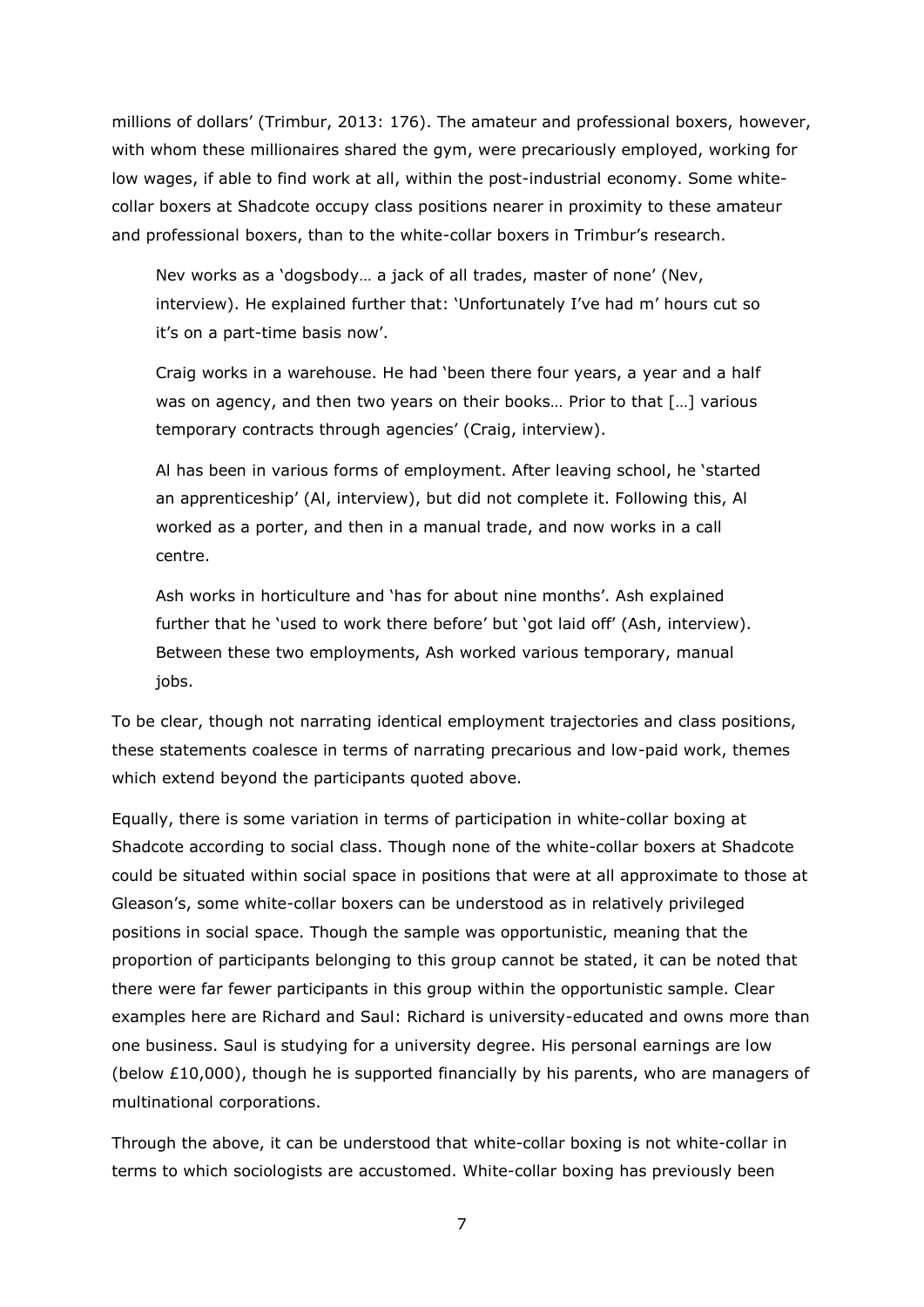understood as form of boxing specifically for an economic elite, and deliberately named 'white-collar' to refer to the high social class of participants (Trimbur, 2013). Beyond this, white-collar has been understood as a general signification referring to a class position (Mills, 2002), or at least a form of employment (even if the colour of the collar cannot be taken as an indication of social class as per sociological categorisation) (Savage *et al.,* 2015). Here, however, none of these understandings apply. White-collar boxing presents an example of a use of the term white-collar, which is not reflected in sociological literature to date. All of this raises a further question, however: if whitecollar does not relate to the social class of practitioner, then what is white-collar boxing?

#### *What is white-collar boxing?*

Participants were asked what they understood by the term white-collar. Thematically, answers to this question varied. Participants *rejected the classed meaning of the term white-collar*; *understood white-collar to mean novice;* and to a lesser extent, *did not understand white-collar to have any specific meaning*. Crucially, these themes all align on one key point: those who actively engage in this version of the sport, and therefore sustain its existence in meaningful terms, do not understand white-collar boxing to refer to a version of the sport exclusively undertaken by white-collar workers, nor does their understanding reflect current academic convention regarding the meaning(s) of the term white-collar, in boxing (Trimbur, 2013), and beyond (*eg* Mills, 2002; Sutherland, 1949; Savage *et al*., 2015). These themes are now addressed in turn.

Though not all participants understood the term white-collar to mean anything prior to their involvement in white-collar boxing at Shadcote, some participants did. These participants indicated that, prior to undertaking white-collar boxing themselves, they presumed that it would entail a similar arrangement to that described by Trimbur, but having engaged in white-collar boxing at Shadcote, they rejected meanings of the term centring on class and employment as appropriate for the understanding of white-collar boxing. The following interview extracts from Al and Mark (who works on site in the construction industry) demonstrate further what is meant by this.

Mark: I think I thought of it differently when I first started, cos I don't know, I thought white-collar would sort of be people in your offices or I dunno, people in your admin jobs, customer service jobs, that maybe hadn't boxed before, um yeah, that sort of background, but I don't think it really is that,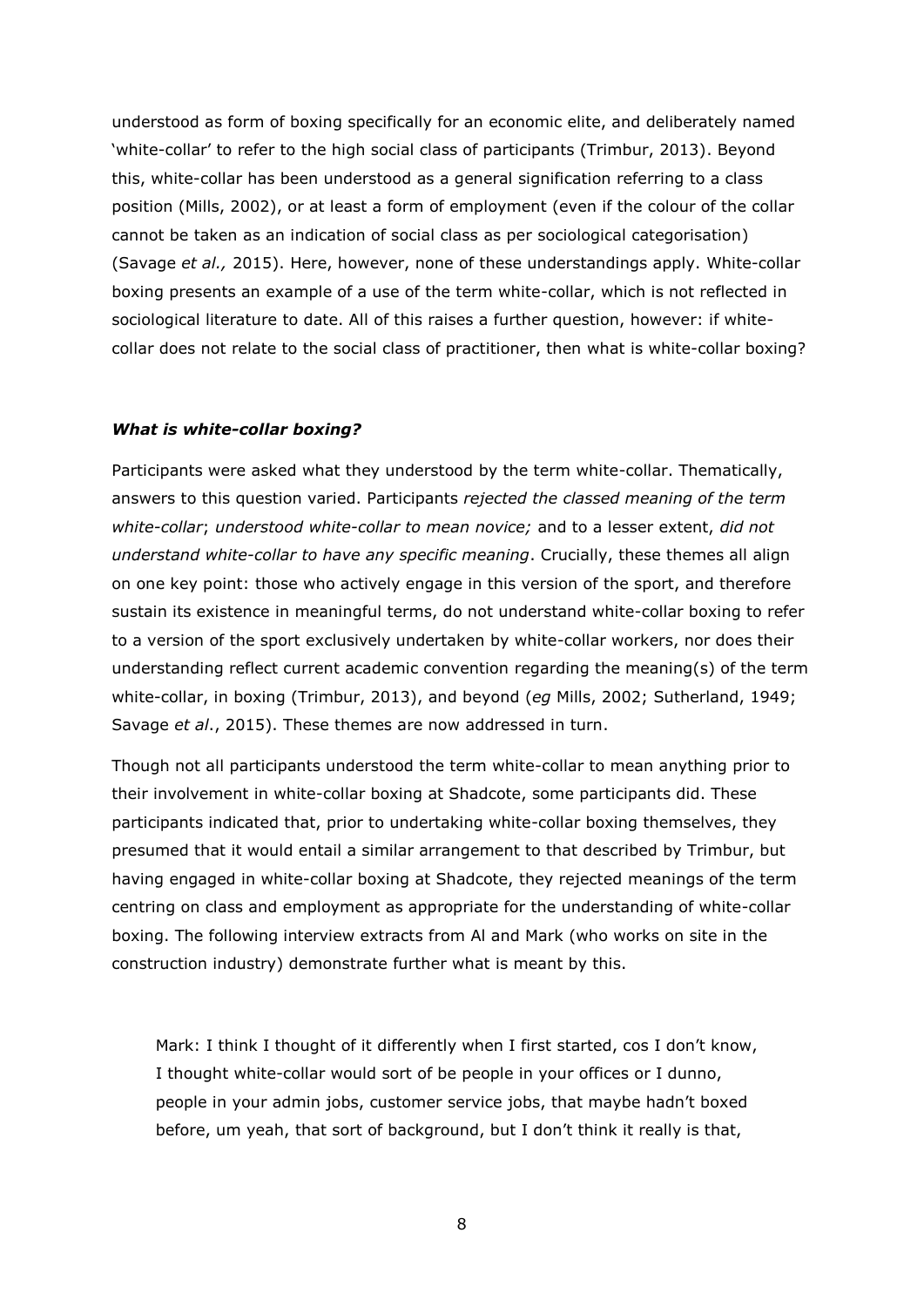from what I've seen now, because people are from all different backgrounds, so your construction industry and so forth.

Al: For me I always imagined two middle-aged balding dudes in shirts and ties coming out the office, going down the gym and havin' a bit of a tear-up in the ring.

Interviewer: Do you think that's what it's like in reality?

Al: No, not at all. Not the club that we're at. Not at Shadcote I don't think it is.

In this context, the understanding that white-collar is a descriptor of employment and/or social class is insufficient. On entry to Shadcote Boxing Club, participants come to actively reject this understanding of the term. This theme, however, does not provide a positive understanding of what white-collar boxing is, only of what it is not. That participants reject the classed meaning of the term white-collar as accurate for describing white-collar boxing can therefore be situated alongside the understanding that *white-collar means novice.*

White-collar boxing entails a short course in boxing training in order to prepare complete beginners for a public boxing match. When asked about the meaning of the term whitecollar in the context of white-collar boxing, many participants articulated that they understood the term to describe this characterisation.

Gary: So, it's [white-collar is] not really a term that has come up in my social group [outside/beyond the gym] really. I'd imagine, um, if I was to associate it with something, I'd associate it with boxing here [at Shadcote], so whitecollar, to me would be something, when somebody is fairly new at something.

For Gary, 1 the term white-collar has no meaning beyond the realm of boxing. Prior to engaging in this form of the sport he had not heard the term. White-collar boxing at Shadcote entails an eight-week engagement in the sport, in which complete beginners undertake training in order to participate in a boxing match – they are limited to beginner status – and accordingly, Gary understands white-collar to mean being new to something. The nonalignment of the term white-collar between its sociological uses and this context is demonstrated further in the following extract, taken from an interview with Anthony, who has worked as a laboratory technician since leaving education at 18:

Interviewer: So, the term white-collar, in kind of everyday life, outside of boxing, do you know what it means?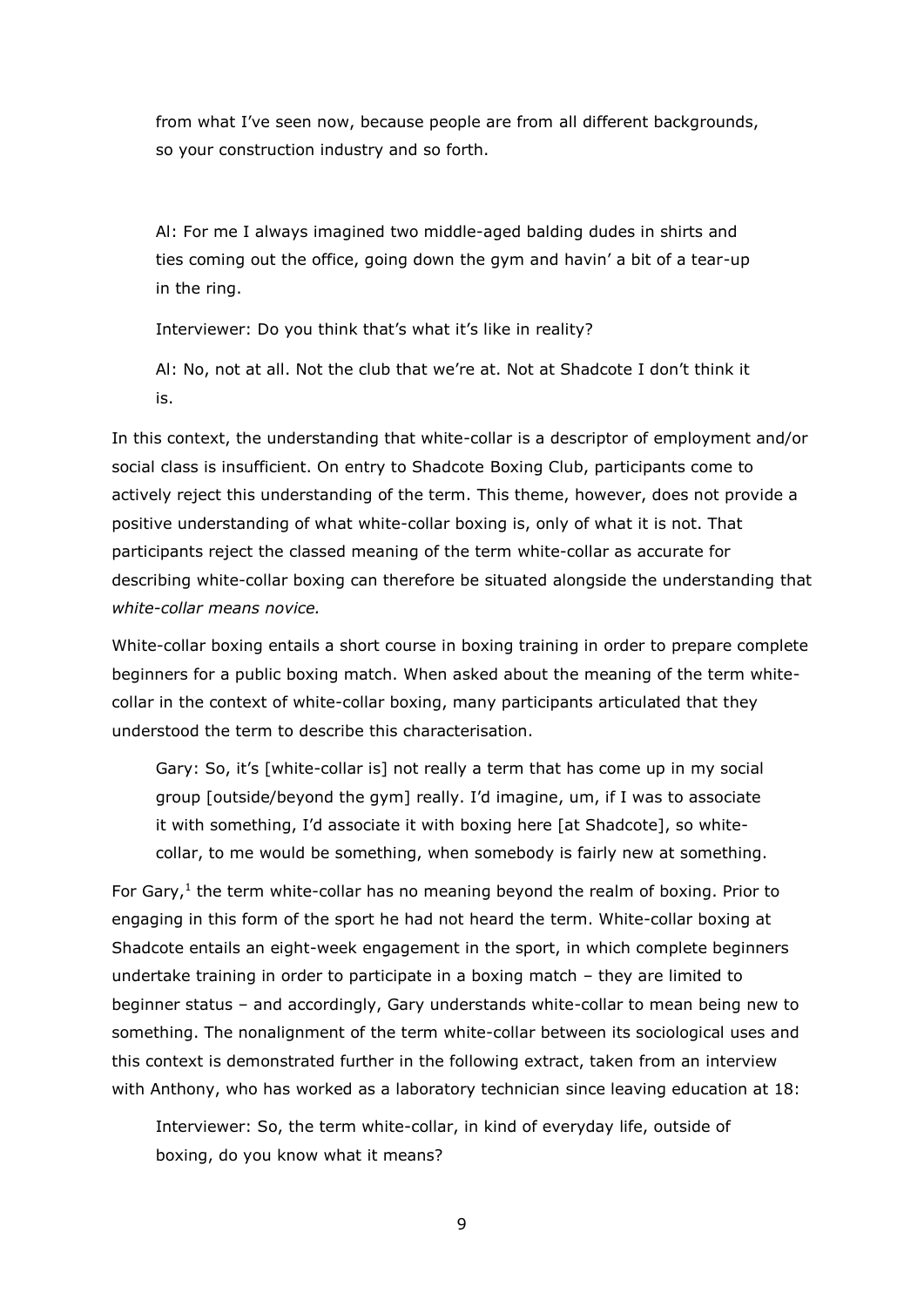Anthony: Um, it's just beneath your genuine, regular amateurs.

Interviewer: I mean outside of the boxing world, what the term white-collar means.

Anthony: I didn't know the term until I started boxing.

Interviewer: It's kind of an American term, it's like the opposite of bluecollar.

Anthony: Yeah.

Interviewer: So, do you know what that means?

Anthony: I mean, I know roughly now I've started boxing, so before I started boxing I didn't know.

Interviewer: Right, so, outside of boxing, what do you think white-collar means then?

Anthony: Now, I see it as an introduction to boxing, so like, people that do their eight weeks, it's below amateur [boxing].

The miscommunication between researcher and participant entailed within the above highlights that in this social context, the meaning with which the term white-collar is laden is separate from meanings to which sociologists are accustomed. For Anthony, the term white-collar signifies a particular form of boxing, exclusively for beginners and with a purposely clipped timeframe, and nothing else. Whilst white-collar is often meant to signify a form of employment, and there are class connotations attached to this, Anthony does not understand the term to have these meanings in the context of white-collar boxing.

This can be further exemplified by a final theme: a minority of participants articulated in interview that they did not understand the term white-collar to mean anything at all, and did not understand why the form of boxing in which they were participating was referred to in such a way. The following extract from an interview with Ash exemplifies this theme:

Interviewer: And the term white-collar, what does it mean to you?

Ash: You want me to be honest?

Interviewer: Yeah.

Ash: I haven't got a clue.

Whereas in the NYC context the term is deliberately employed to signify the high social class of practitioner, in this context participants do not mean to imply a similar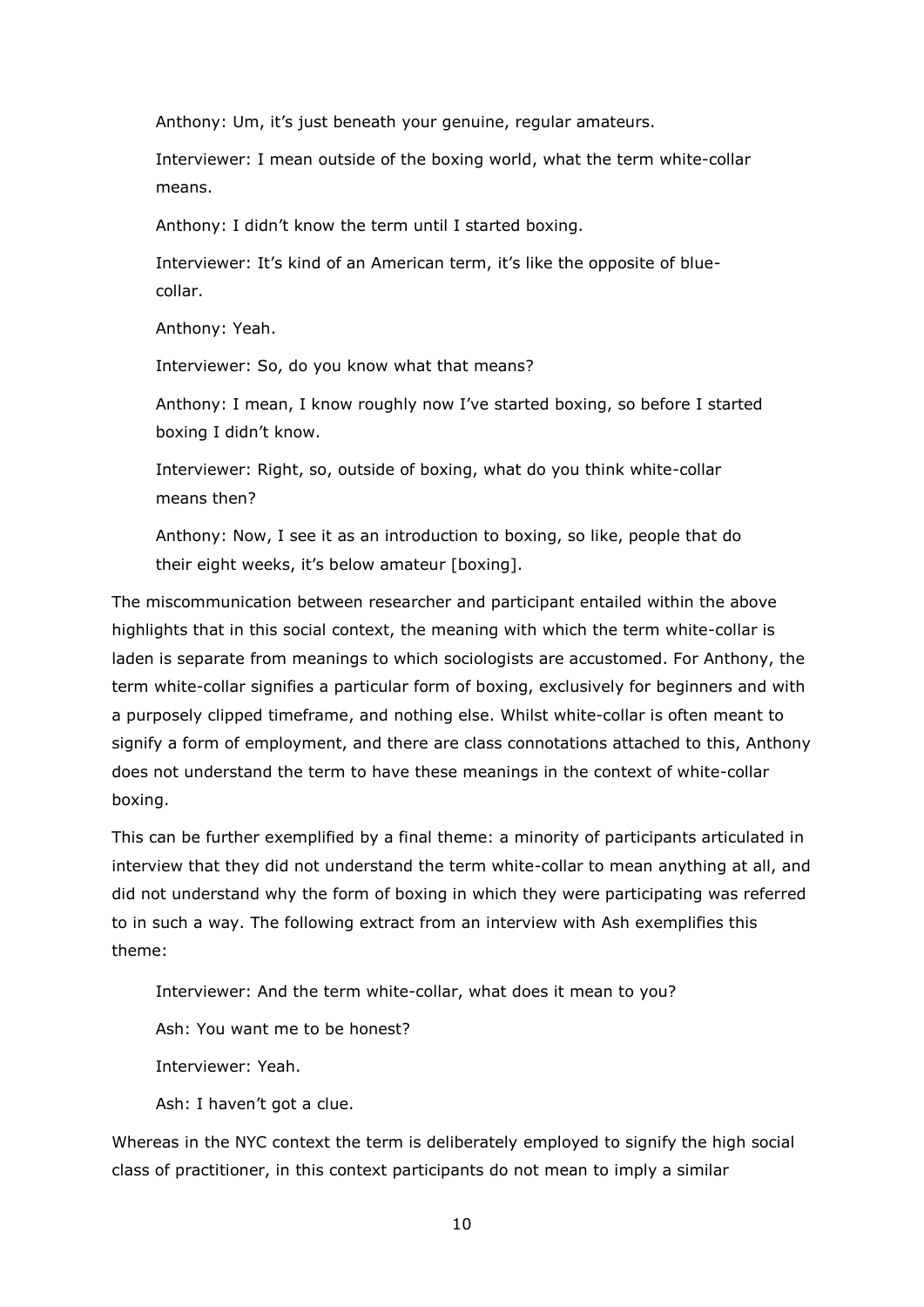arrangement when they use the term. In the USA, white-collar is meaningfully used in order to discuss class at the level of interaction (Lamont *et al.,* 2017), and in this respect the etymology of white-collar boxing in the USA is clear. Indeed, white-collar boxers at Gleason's undertake the sport knowing that the term white-collar represents their class position (*cf* Trimbur, 2013). However, some white-collar boxers in the context of Shadcote – a gym based in the Midlands of England – are altogether unaware of this meaning. This is perhaps the clearest example that, in the Shadcote context, white-collar cannot be understood to have the class meaning that sociologists often take for granted, and that without an exegesis of the term as it is used and understood by those actively engaged in the sport is misleading. White-collar boxing refers to a version of the sport for beginners, engaged in a beginners' programme, and existing sociological understandings of the term white-collar do not suffice, or relate whatsoever, to this practice.

# *Why is white-collar boxing called white-collar boxing?*

Whilst nominally the same as the boxing conducted at Gleason's Gym, white-collar boxing at Shadcote represents a different phenomenon in practice. The class connotation that white-collar deliberately represents in the context of Gleason's Gym, is either unrecognised, or recognised but rejected by white-collar boxers at Shadcote. This section therefore discusses how the boxing in which Shadcote fighters participate has come to be referred to as white-collar boxing. Whereas the terms white- and blue-collar originate in the USA (Alpaslan-Danisman, 2014) and are used in popular, contemporary American parlance to refer to social class (DeVault 1990; Lamont *et al*., 2017), this is not the case in the UK. Taking this into account, coupled with interview data from coaching staff, the suggestion is as follows: that the term white-collar boxing is an importation from the USA, but post-importation it has become saturated with meaning different to its meaning in the context of the USA, and in the UK is used somewhat interchangeably with unlicensed boxing.

In the early 2000s, Shadcote trained fighters in a number of fighting disciplines, in addition to boxing, and would enter fighters onto mixed bill shows. These shows were unlicensed, and the boxing in which Shadcote fighters would participate was referred to as unlicensed boxing. Reflecting on the meaning of the term unlicensed, Rick, a coach, noted that:

'If it's not regulated by the ABA or the Board, $<sup>2</sup>$  or the pro board, it becomes</sup> unlicensed. So, whether it's kickboxing, boxing, mixed martial arts […] See, promoters are promoters, if they put a fight show on, um, not so much now,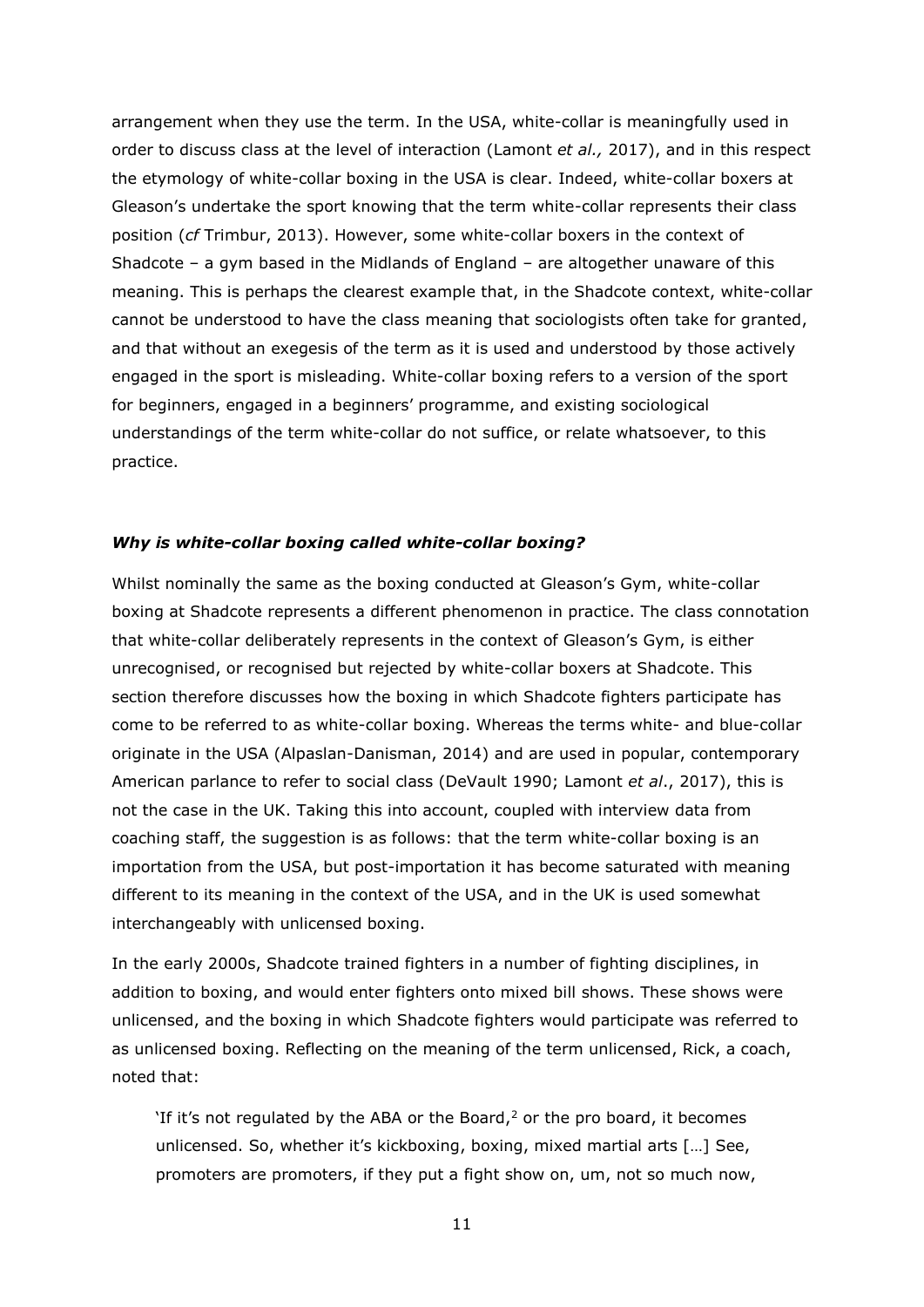but certainly a year or two ago, on that show they would have two, three, four disciplines. You could have wrestlin', kickboxing, [muay] Thai, boxing, um, y'know, so it's a bit of opening for promoters everywhere'.

One of the Shadcote fighters, who had been fighting on unlicensed cards such as those described above, mentioned to Rick that they had heard of white-collar boxing, and spoke of the potential opportunity for participation in these shows. Accordingly, Rick developed a relationship with a white-collar boxing promoter, and Shadcote started supplying fighters for white-collar shows. Over time, Shadcote's involvement increased, to the extent that Rick became involved in the training of white-collar boxers, rather than periodically supplying fighters for white-collar shows on an *ad hoc* basis. He recalled the conversation in which he spoke to a white-collar boxing promoter:

'Look, we've got this club, seen your white-collar, seen what you're doing, um, we'd probably like to be involved a little bit more as a club' […] and he said, 'Ah, yeah, great''.

In this way, it can be argued that white-collar boxing became a term used to describe unlicensed boxing. For Rick, in fact, unlicensed boxing and white-collar boxing are one and the same. To this extent, another unlicensed promotion company with which Shadcote has had some involvement, but is based in a neighbouring city, has now 'gone under the white-collar banner' (Rick, interview), referring to themselves as white-collar boxing promotions, rather than unlicensed boxing promotions, whilst effectively promoting the same boxing in practice.

This is not to say that *all* white-collar boxing practices are misleadingly named in terms of social class. Trimbur (2013: 14) notes that 'sister' leagues to Gleason's white-collar boxing have been established in other major metropolises, such as London and Tokyo, and this is not being questioned. Taking London as an example, there are reports in publications such as *Business Insider* of former private school pupils and investment bankers 'doing battle' (Martin, 2016: 1) to suggest this is the case. However, it can also be suggested that the misleadingness of the term white-collar boxing is not limited to Shadcote. Primarily, Shadcote belongs to a white-collar boxing circuit which exists independently of it, meaning that if Shadcote Boxing Club ceased to operate the network would still exist. Beyond this, the following is taken from the promotional material of a white-collar boxing organisation based in London, which suggests that white-collar boxing organisations recognise the disjuncture between label and practice:

'White Collar Boxing? Sure, you know about that, a bunch of posh boys, bankers probably, slogging it out in front of their middle management peers at an anonymous black tie gala somewhere in the Square Mile. While, yes,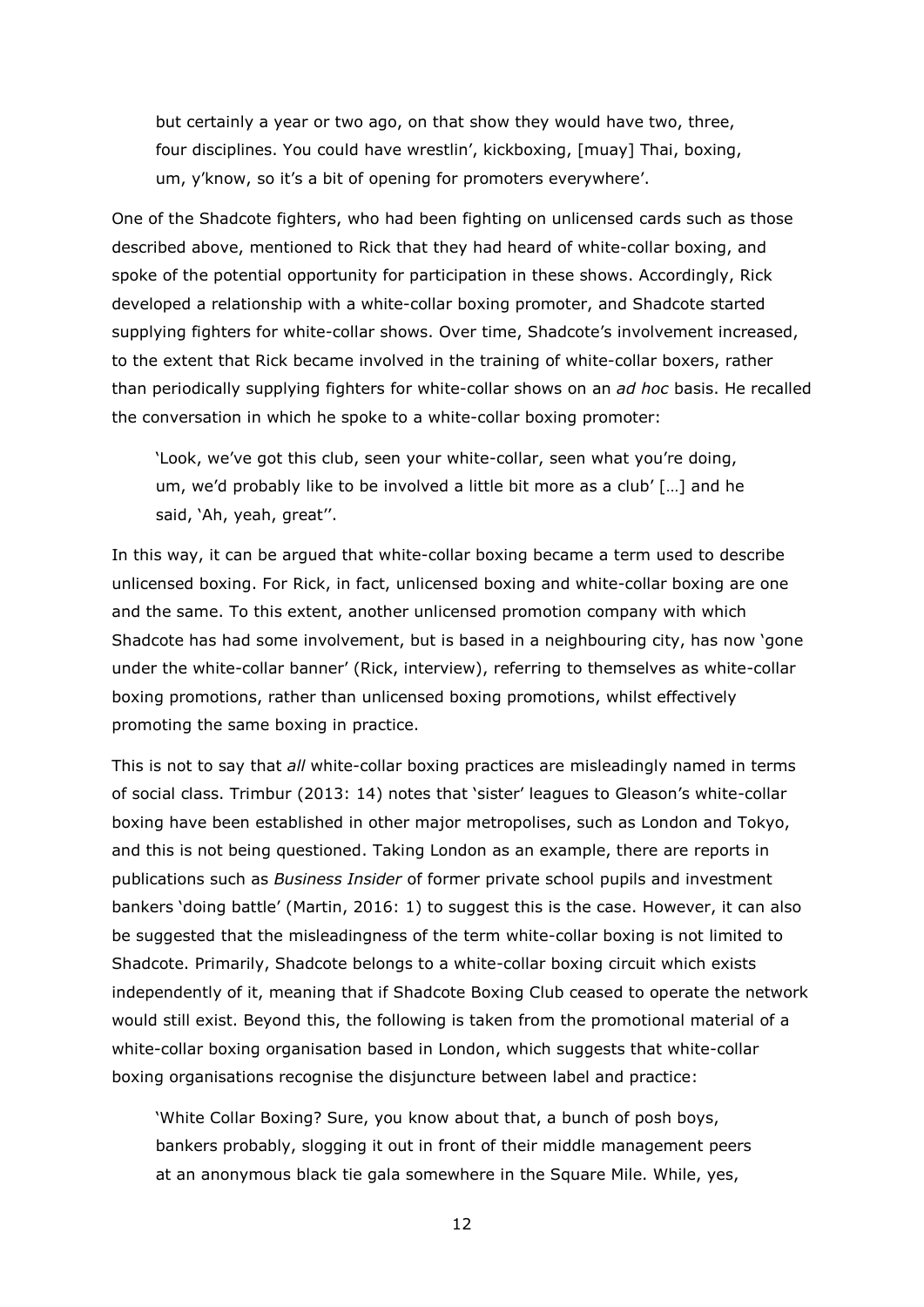that is an accurate picture of some evening's entertainment, it's increasingly becoming the exception rather than the rule' (White Collar Boxing London, 2016).

Between all of the above, it might be concluded that white-collar boxing at Shadcote is ultimately epiphenomenal to the white-collar boxing practised in NYC, but posttransnationalisation of the term, it has been given new meaning, unique to the field, differing from the social meaning it is imbued with in the USA, and to an extent replacing unlicensed boxing as a term used to describe boxing which takes place outside of the amateur-professional boxing nexus. White-collar boxing therefore represents a practice wherein the term white-collar is used at the first order level, but in a way for which sociology has not accounted. Here, white-collar does not describe employment or class position; it is rather meant to signify novice status, and participation in boxing outside of the mainstream, licensed boxing economy.

Throughout this article thus far, white-collar boxing has been identified as a misleading signifier that does not accurately reflect the social class of white-collar boxers, instead being used by white-collar boxers to indicate novice status. It is therefore worth clarifying that whilst a misleading signifier, white-collar boxing is not a 'zombie' signifier (Beck and Beck-Gernsheim, 2002). It signifies a practice that is very much alive, and, whilst misleading in terms of social class, is used independently of this analysis in a meaningful way. Moreover, that white-collar boxing is stripped of its immediately obvious class connotations, does not entail that social class ceases to inform practice in white-collar boxing in ways that are meaningfully understood by those involved, as will now be discussed.

## *White-collar boxing, class and taste*

For its historical variation in terms of the social class of practitioner, boxing has been referred to as 'the classic example' (Atkinson, 2015: 68) through which to demonstrate that whilst Bourdieu's theory of distinction is durable, it is mutable. Of course, there are many other contexts and phenomena through which consumption in terms of class stratification is explored and examined, such as food and art, though when Bourdieu (2010: 212) notes that 'at different times… the same practices have been able to attract aristocratic or popular devotees' which indicates that we should not understand the relationship between class and taste as intrinsic, this is directly in relation to boxing. White-collar boxing, however, is a practice wherein actors from different class positions participate in the same practice *at the same time*. *Prima facie,* this presents a problem for the Bourdieusian statement on the relationship between class and taste discussed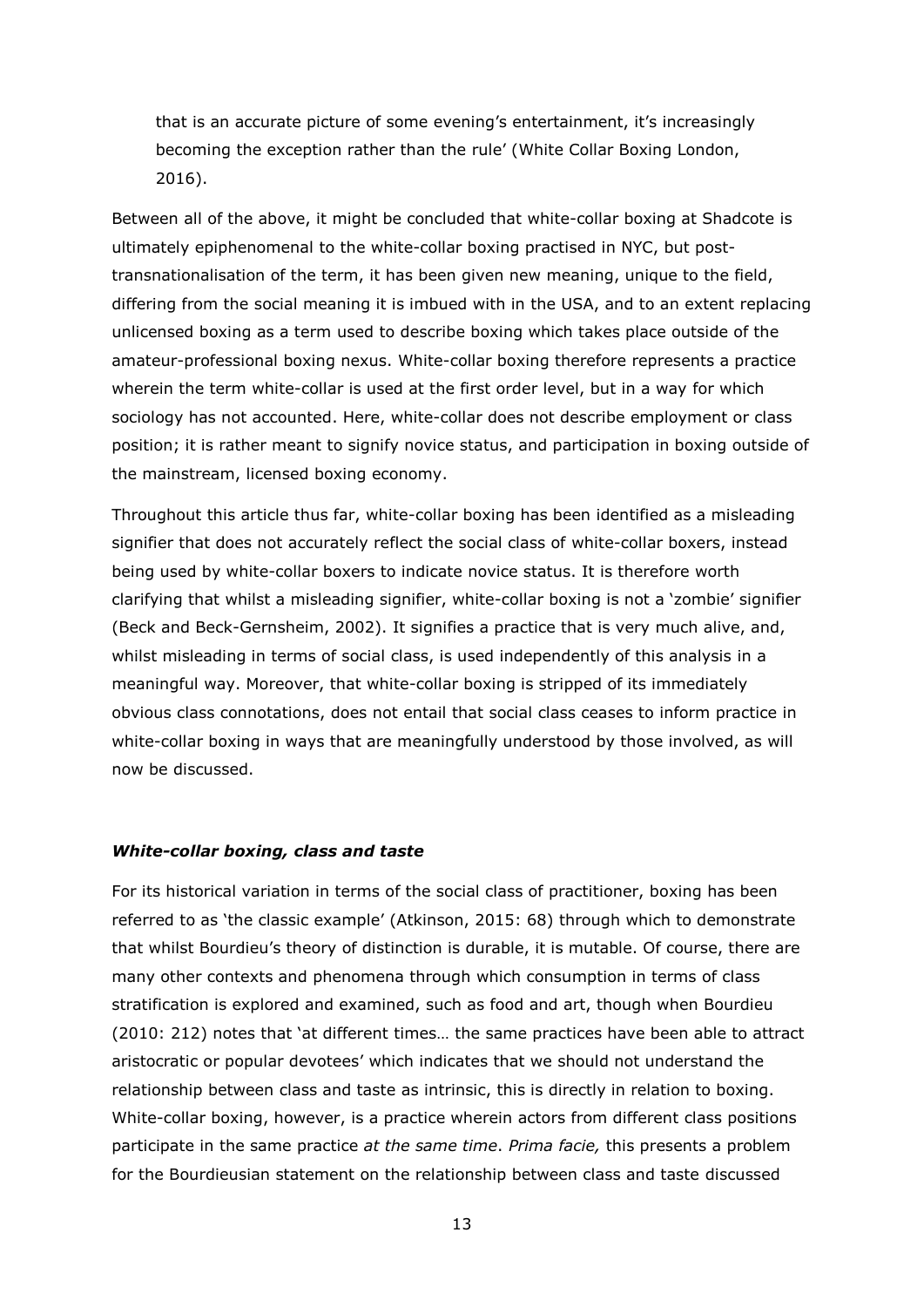above. As a development in the sport in the post-industrial era, which initially appears to lack a class order, white-collar boxing is a prime site through which to think further about distinction.

White-collar boxers are not all locatable in the same social space, whilst simultaneously consuming the sport, and this would seem to lend weight to the omnivore thesis. However, this (mis)understanding prevails through analysing the consumption of whitecollar boxing simply through who, in terms of social class, is consuming. Such a 'classificatory' and 'cold' (Skeggs, 1997: 10) approach to class analysis obscures how a logic of distinction remains despite this arrangement. That is, through 'examining, in greater detail, individual-object interaction' (Stewart, 2017: 48) – by engaging with how white-collar boxing is consumed by those in different positions in social space – a different understanding, against omnivorousness, prevails.

Reflecting on Shadcote Boxing Club's interior, Jack, who works night shifts as a welder, noted that:

Jack: I don't know how to explain it… I mean, I know someone who works at a health club, now that's, it's a lot smarter in there, but, you've not got the homely feel.

The homeliness of the boxing club, despite its materiality, was a prominent theme within interviews with many participants. Homeliness, however, is not an objective state, but a social construction (Sommerville, 1997). In this context, this narration can be understood to demonstrate that participants have a 'sense of one's place' (Bourdieu, 1989: 19) in the world according to social class, through which white-collar boxing, and Shadcote Boxing Club, are experienced and consumed. To this extent, fighters also articulated a suspension of feeling judged at Shadcote, in comparison to modern-style health club gyms:

Ash: I can't be doing with going to like um David Lloyd's or somewhere like that. I don't feel like as welcome, if you know what I mean, at them sort of places… just because, I don't know, just cos of where I grew up and that, I'm not really, like, it seems too upper class if you know what I mean.

Nev: I don't really think I'd fit in one of these kinda like plush clubs kinda thing, like a David Lloyds' or somethin'. Plus they're bloody expensive as well… it's like seventy quid a month, y'know in some of those places.

Equally, those few white-collar boxers of a relatively dominant class position also understood sense of place, locatable in terms of social class, which meant that their experience of Shadcote differed from those participants above. Richard reflected on his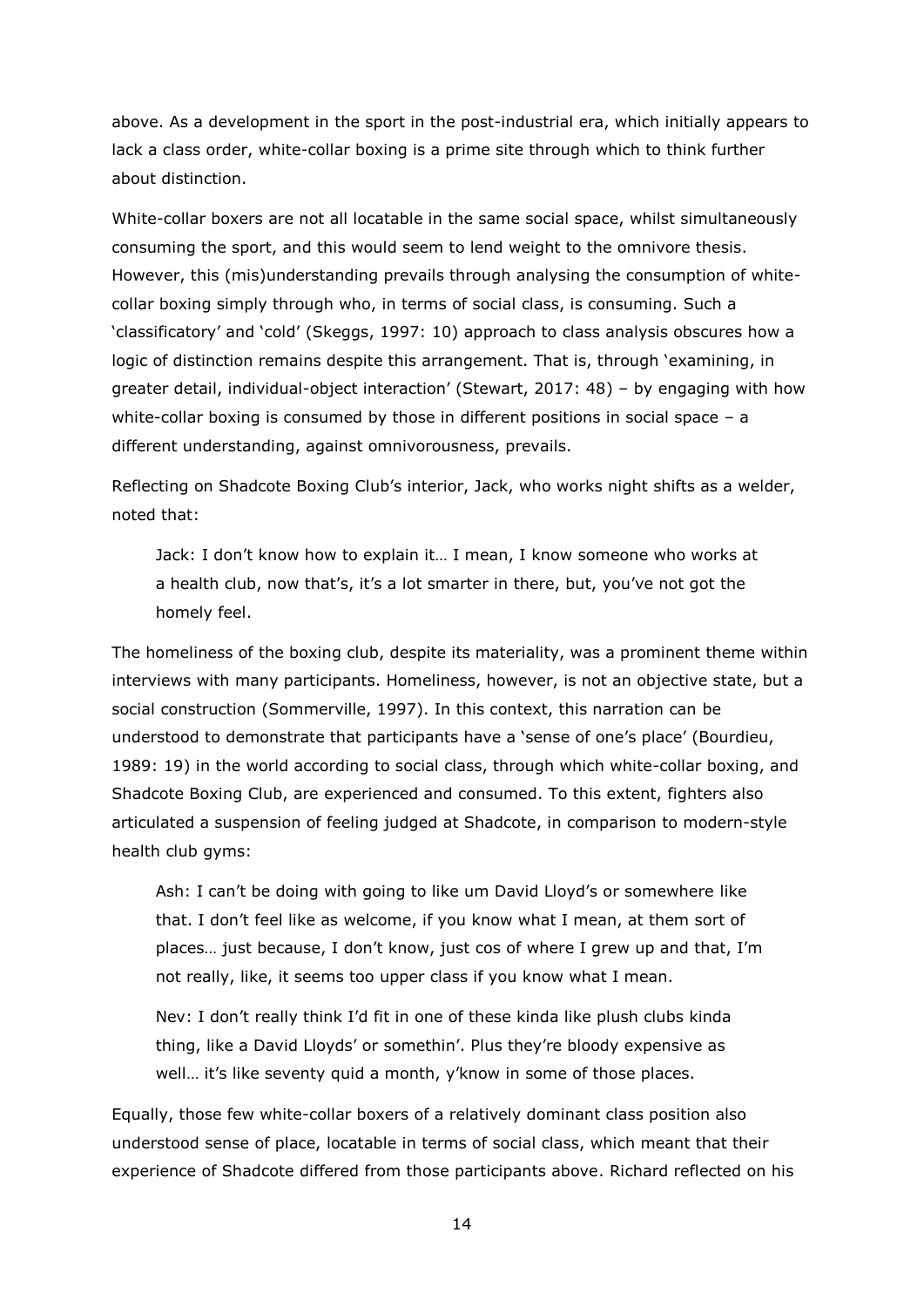first time at the gym, and an encounter with the coaches, which made him feel 'like an idiot' (Richard, interview):

Richard: I mean I've not been in a gym like this before in my life. But I was like, I was like thinking well, maybe when we turn up y'know there's changing rooms to get changed, have a shower after […] I even said to Rick: 'On Monday, when we turn up is there a changing room anywhere or shower?' and he like looked at another of the coaches and started laughin'. He said, 'Look mate, I don't know if you've ever been in a gym like this before but', he says, 'that door at the back there is for running out of and being sick' um 'and this door on the side you go out of if you need a piss'. He says, 'We're short on space, there's no changing room, no showers, just turn up in yer gear, and clear off in yer gear'. And I went, I went, 'Right, no, I haven't been in a gym like this!' [Laughs].

Similarly, Saul reflected that when he first entered the club he thought:

'Oh shit, maybe I shouldn't be here […] I was a little bit intimidated because the gym felt a little bit rough as compared to the uni gym which was very nice. I didn't know what I might run into'.

Again, this suggests a sense of place in the world is derived from social class, which informs the consumption experience of white-collar boxing. As Bourdieu (1989: 19) notes habitus 'implies a "sense of one's place" but also a "sense of the place of others"'. When Saul questioned whether his presence was sensible, he was ultimately questioning whether he should be consuming white-collar boxing at Shadcote based on his class identity.

Whilst participation in boxing at Shadcote is not discretely ordered according to social class, in terms of sheer inclusion and exclusion, by engaging with the qualitative experience of consumption, white-collar boxers from different class positions consume white-collar boxing *at the same time, but in different ways.* In other words, once the experience of white-collar boxing is analysed in qualitative terms, distinction is maintained. White-collar boxers are not omnivores, as much as white-collar boxing is consumed differently according to the social class of the consumer, the object being constructed with different meaning depending on position in social space.

## **Conclusion: in white-collar boxing things are not what they seem**

Whilst white-collar is a term and a category to which sociologists tend to be accustomed, this research was an interrogation of a context in which the term white-collar is used,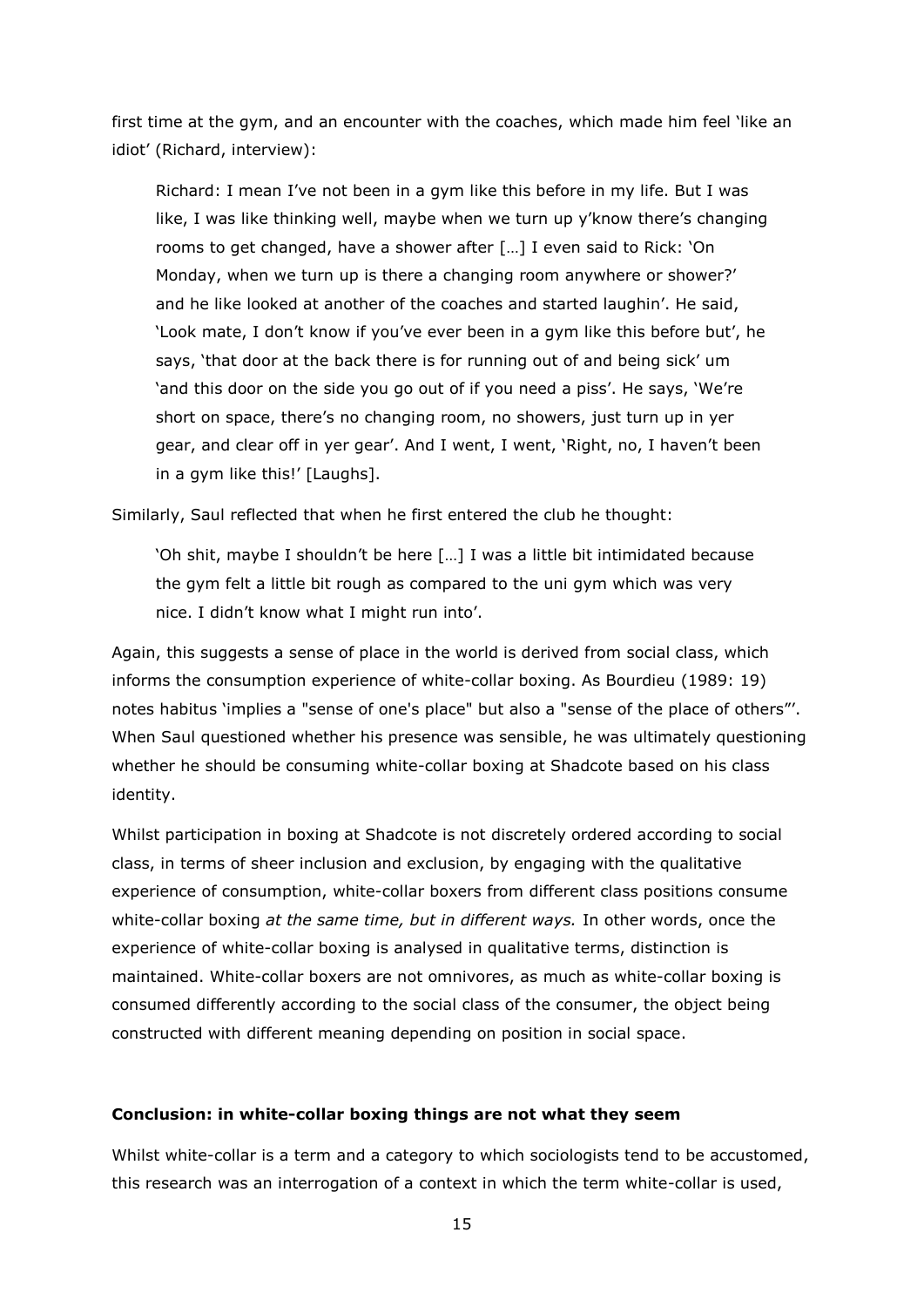which does not reflect sociological convention (*eg* Mills, 2002). Whereas white-collar is often understood in relation to employment and social class (*eg* Piquero, 2018; Savage *et al.,* 2015; Suttcliffe-Braithwaite, 2018), and following this it might be expected that white-collar boxers are in certain forms of employment and of a certain social class. By engaging with white-collar boxers themselves, however, it becomes apparent that this is not the case. In this context the term has a specialist and particular meaning specific to the field, which does not reflect the meaning of the term in terms of employment. Whilst white-collar boxing might be initially (mis)understood as *necessarily* a case of bankers getting in the ring, as is the case in Trimbur's analysis, once white-collar boxing at Shadcote is understood through ethnographic analysis, participation according to social class becomes far more complex than would initially seem to be the case. White-collar boxing has become a term meaning boxing for beginners, conducted according to short programmes of participation. This article therefore represents a development in the sociological understanding of the term white-collar: whilst there is debate surrounding whether white-collar can be understood as a descriptor of class in the post-industrial context, where much white-collar work is low-paid and has effectively replaced manual work as a working-class form of employment, here the term is used in a way altogether untethered from its meaning in terms of class and employment, which is hitherto unaccounted for in sociological literature.

The situation that white-collar boxing represents in terms of social class also generates its own debate, separate from discussion surrounding its misleading name. Boxing has previously been a site for the analysis of the relationship between class and taste, and white-collar boxing poses questions in this regard. Participants were from various class positions, simultaneously undertaking white-collar boxing, which might initially seem to be a form of boxing conducted independently of Bourdieusian theory, and might initially seem to indicate that white-collar boxing is a sign of the omnivore. However, whilst white-collar boxing here presents an activity undertaken by actors from different social space at the same time, the relationship between class and taste is maintained. This analysis develops sociological understandings of consumption more broadly, building upon recent developments in Bourdieusian theory (*eg* Friedman *et al.*, 2015; de Boise, 2016; Peters *et al.,* 2017; Flemmen *et al.,* 2018; Stewart, 2017), to suggest that a closer interrogation of the qualitative experience of consumption is necessary to discern the relationship between class and taste. These analyses have centred on the so-called omnivore, and likewise, this analysis of white-collar boxing represents another blow to this idea. It can be read as a case wherein omnivorousness initially seems to be in play, but once interrogated further, according to the qualitative experience of consumption, it is evidently not the case. Consumption – singular – does not encompass the social reality of white-collar boxing, and the construction developed through this article – the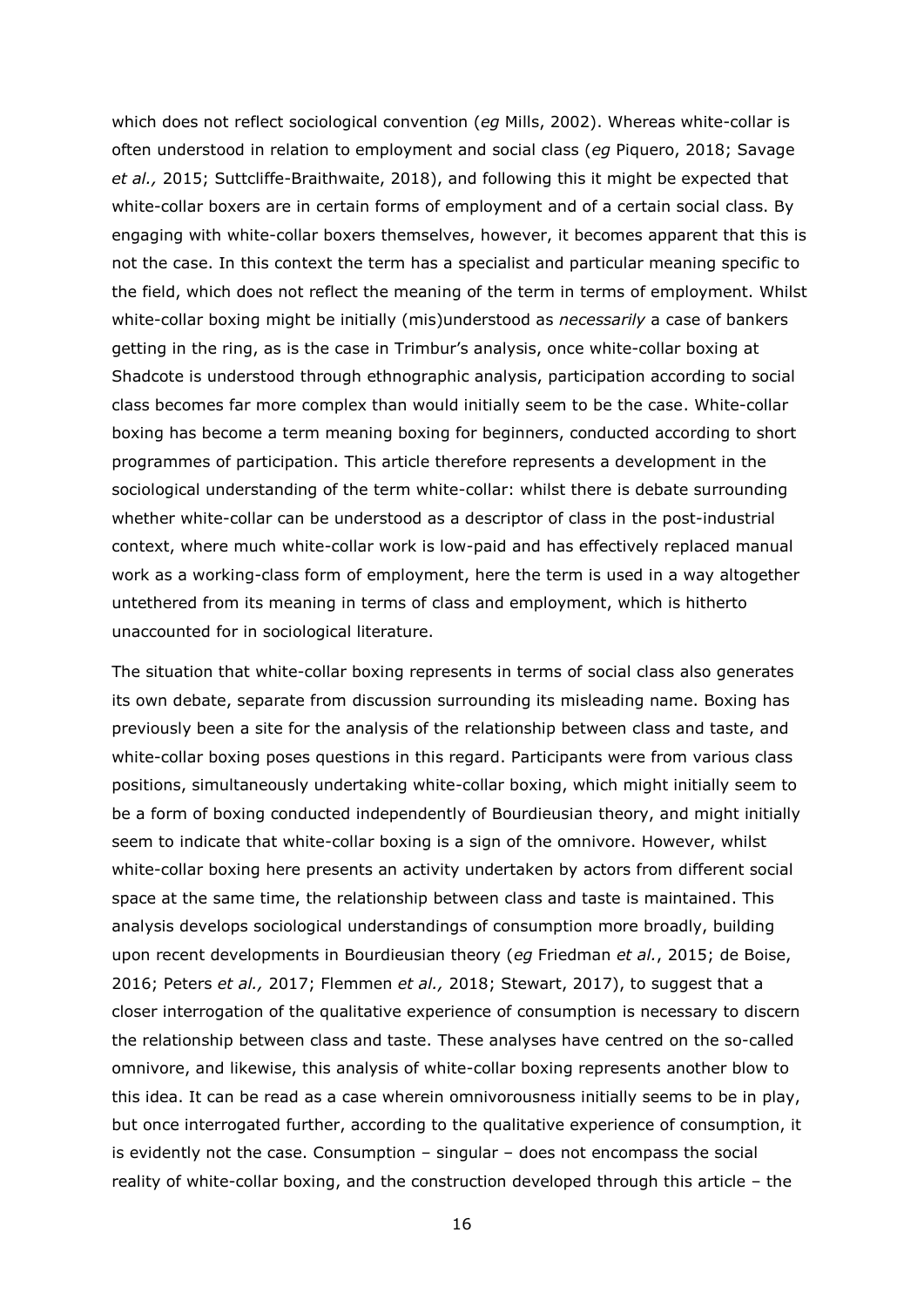possibility of a plurality of consumption experiences of the same object – can be understood as a means through which to analyse circumstances beyond white-collar boxing, which initially seem to lack a class order.

The lived experience of white-collar boxing in terms of social class differs greatly from what its name might initially suggest, and this takes time to explain, hence discussion here was held in relation to social class in isolation. However, discussion must not end here, and the gendered and racialised dynamics of white-collar boxing, in conjunction with social class, deserve further exploration. For instance, that white-collar boxing is largely undertaken by men is evidence to suggest that it shares other characteristics with other forms of boxing, but whether this form of boxing can be understood as to directly reproduce the gendered reality of boxing, is unknown. Further to this, boxing has a racialised history and present, and how white-collar boxing in the UK can be understood in relation to this is unaddressed in the literature and should be the subject of future research. Analyses of this sort should take as their starting point the following: *in white-collar boxing things are not what they seem*.

# **Funding statement**

This work was supported by the Economic and Social Research Council [Grant Number ES/J500100/1].

# **Acknowledgements**

I would like to thank John Holmwood and the anonymous reviewers for their comments on this article. Faults with the article are, of course, my responsibility.

# **References**

Alpaslan-Danisman, S. (2014) 'Metaphors of Human Resources: Colours of Collars' in (eds.) Raţă, G., Arslan, H., Runcan, P. and Akdemir, A. *Interdisciplinary Perspectives on Social Sciences,* Newcastle upon Tyne: Cambridge Scholars Publishing, pp.3-10.

Atkinson, W. (2011) 'The context and genesis of musical tastes: Omnivorousness debunked, Bourdieu buttressed', *Poetics*, 39 (3): 169-183.

Atkinson, W. (2015) *Class*, Cambridge: Polity.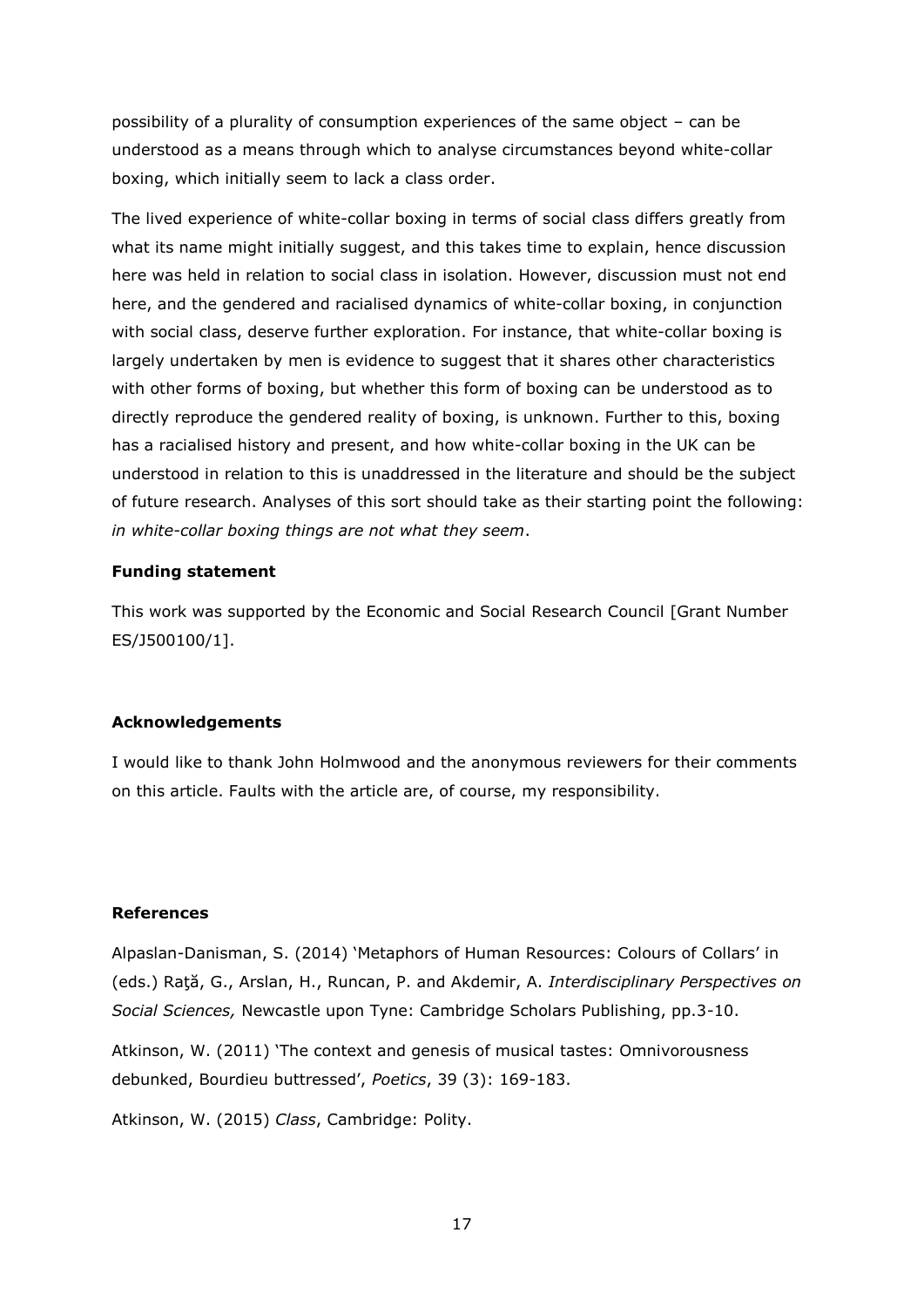Bauman, Z. and Haugaard, M. (2008) 'Liquid modernity and power: A dialogue with Zygmunt Bauman', *Journal of Power*, 1 (2): 111-130.

Bauman, Z. (2011) *Culture in a Liquid Modern World*, Cambridge: Polity.

Beck, U. And Beck-Gernsheim, E. (2002) *Individualization*, London: SAGE.

Berger, P. (1963) *Invitation to Sociology,* New York: Doubleday.

Blackshaw, T. (2016) 'Consumerism' in (ed.) Blackshaw, T. *The New Bauman Reader: Thinking Sociologically in Liquid Modern Times*, Manchester: Manchester University Press.

de Boise, S. (2016) 'Post-Bourdieusian Moments and Methods in Music Sociology: Toward a Critical, Practice-Based Approach', *Cultural Sociology*, 10 (2): 178-194.

Booker, M.K. (2012) 'Blue-Collar Culture Industry: Film, Music, Sport, and The American Working Class' in (Ed.) Booker, M.K. *Blue-Collar Pop Culture Volume One*, California: ABC-CLIO.

Bourdieu, P. (1988) 'Program for a Sociology of Sport', *Sociology of Sport Journal*, 5 (2): 153-161.

Bourdieu, P. (1989) 'Social Space and Symbolic Power', *Sociological Theory*, 7(1): 14- 25.

Bourdieu, P. (2010) *Distinction*, Routledge: London and New York.

Burdsey, D. (2007) 'Role with the Punches: The Construction and Representation of Amir Khan as a Role Model for Multiethnic Britain', *The Sociological Review*, 55 (3): 611-631.

Brown, A.R. and Griffin, C. (2014) ''A Cockroach Preserved in Amber': The Significance of Class in Critics' Representations of Heavy Metal Music and its Fans', *The Sociological Review*, 62 (4): 719-741.

Carrington, B. (2010) *Race, Sport and Politics The Sporting Black Diaspora*, London: SAGE.

Cook, R. (2001) 'The mediated manufacture of an 'avant‐garde': a Bourdieusian analysis of the field of contemporary art in London, 1997–9', *The Sociological Review*, 49 (S1): 164-185.

DeVault, I. A. (1990). *Sons and daughters of labor: Class and clerical work in turn-ofthe-century Pittsburgh*, Ithaca: Cornell University Press.

Goffman, E. (1969) *Where The Action Is: Three Essays*, London: Allen.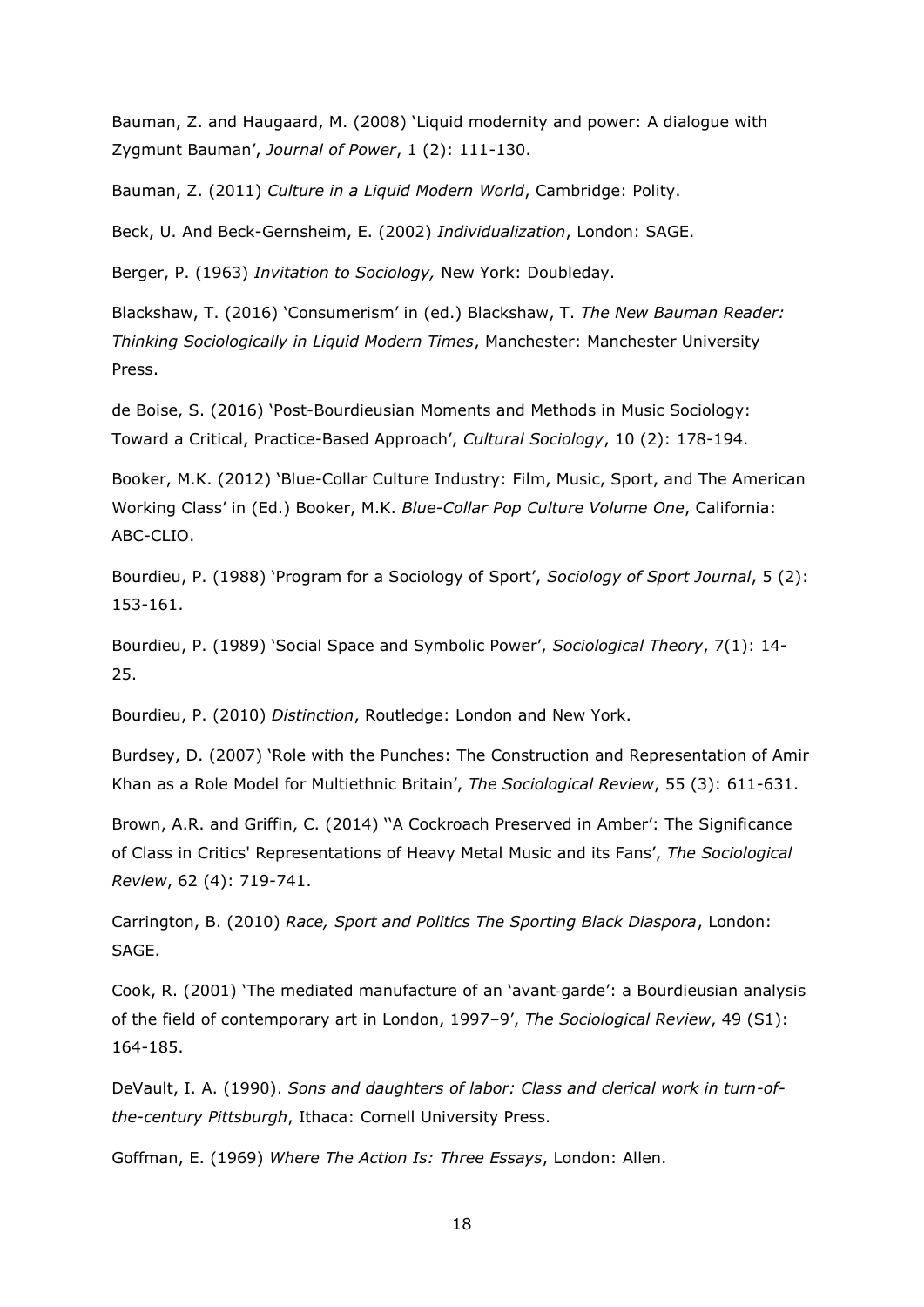Ferrant, C. (2018) 'Class, culture, and structure: Stratification and mechanisms of omnivorousness', *Sociology Compass*, 12 (7): 1-12.

Flemmen, M., Hjellbrekke, J. and Jarness, V. (2018) 'Class, Culture and Culinary Tastes: Cultural Distinctions and Social Class Divisions in Contemporary Norway', *Sociology*, 52 (1): 128-149.

Friedman, S., Savage, M., Hanquinet, L., and Miles, A. (2015) 'Cultural sociology and new forms of distinction', *Poetics*, 53 (Dec):1-8.

Jump, D. (2017) 'They didn't know whether to "fuck me or fight me": An ethnographic account of North Town boxing gym' in D. Hobbs (Ed.) *Mischief, Morality and Mobs, Essays in Honour of Geoffrey Pearson*, London: Routledge, pp. 11-28.

Lamont, M., Park, B.Y., and Ayala-Hurtado, E. (2017) 'Trump's electoral speeches and his appeal to the American white working class', *The British Journal of Sociology*, 68 (S1): 153-180.

Lawler, S. (2005) 'Disgusted subjects: the making of middle-class identities', *The Sociological Review*, 53 (3): 429-446.

Martin, W. (2016) 'Champagne, vodka, glamour models and 'doing battle' — Inside the mad world of white-collar boxing', *Business Insider UK*, available at: [http://uk.businessinsider.com/champagne-vodka-glamour-models-and-violence-take-a](http://uk.businessinsider.com/champagne-vodka-glamour-models-and-violence-take-a-look-inside-the-crazy-world-of-posh-boxing-2016-4/#some-white-collar-events-are-pretty-serious-but-both-we-went-to-were-meant-to-be-fun-and-were-raising-money-for-charity-the-raffles-rumble-was-supporting-big-change-a-charity-dedicated-to-helping-improve-the-lives-of-underprivileged-children-that-said-som)[look-inside-the-crazy-world-of-posh-boxing-2016-4/#some-white-collar-events-are](http://uk.businessinsider.com/champagne-vodka-glamour-models-and-violence-take-a-look-inside-the-crazy-world-of-posh-boxing-2016-4/#some-white-collar-events-are-pretty-serious-but-both-we-went-to-were-meant-to-be-fun-and-were-raising-money-for-charity-the-raffles-rumble-was-supporting-big-change-a-charity-dedicated-to-helping-improve-the-lives-of-underprivileged-children-that-said-som)[pretty-serious-but-both-we-went-to-were-meant-to-be-fun-and-were-raising-money-for](http://uk.businessinsider.com/champagne-vodka-glamour-models-and-violence-take-a-look-inside-the-crazy-world-of-posh-boxing-2016-4/#some-white-collar-events-are-pretty-serious-but-both-we-went-to-were-meant-to-be-fun-and-were-raising-money-for-charity-the-raffles-rumble-was-supporting-big-change-a-charity-dedicated-to-helping-improve-the-lives-of-underprivileged-children-that-said-som)[charity-the-raffles-rumble-was-supporting-big-change-a-charity-dedicated-to-helping](http://uk.businessinsider.com/champagne-vodka-glamour-models-and-violence-take-a-look-inside-the-crazy-world-of-posh-boxing-2016-4/#some-white-collar-events-are-pretty-serious-but-both-we-went-to-were-meant-to-be-fun-and-were-raising-money-for-charity-the-raffles-rumble-was-supporting-big-change-a-charity-dedicated-to-helping-improve-the-lives-of-underprivileged-children-that-said-som)[improve-the-lives-of-underprivileged-children-that-said-some-people-got-pretty-into-it-4](http://uk.businessinsider.com/champagne-vodka-glamour-models-and-violence-take-a-look-inside-the-crazy-world-of-posh-boxing-2016-4/#some-white-collar-events-are-pretty-serious-but-both-we-went-to-were-meant-to-be-fun-and-were-raising-money-for-charity-the-raffles-rumble-was-supporting-big-change-a-charity-dedicated-to-helping-improve-the-lives-of-underprivileged-children-that-said-som) [accessed: 06 March 2018].

McCoy, C.A. and Scarborough, R.C. (2014) 'Watching "bad" television: Ironic consumption, camp, and guilty pleasures', *Poetics*, 47: 41–59

Mills, C.W. (2002) *White Collar The American Middle Classes Fiftieth Anniversary Edition*, Oxford and New York: OUP.

Nuccio, M., Guerzoni, M., and Katz-Gerro, T. (2018) 'Beyond Class Stratification: The Rise of the Eclectic Music Consumer in the Modern Age', *Cultural Sociology*, 12 (3): 343- 367.

O'Brien, D., Allen, K., Friedman, S., and Saha, A. (2017) 'Producing and Consuming Inequality: A Cultural Sociology of the Cultural Industries'*, Cultural Sociology*, 11 (3): 271-282.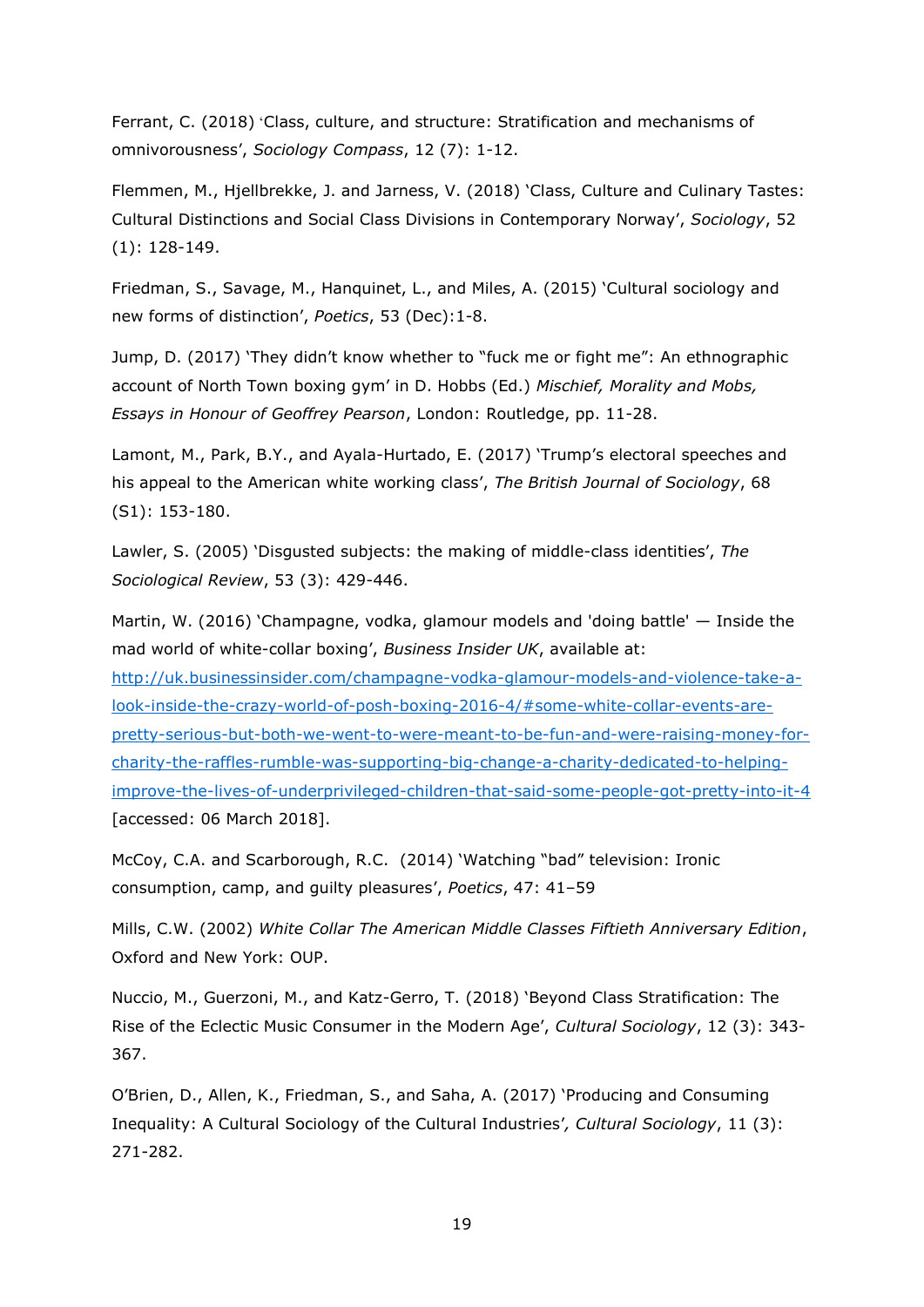Olliver, M. (2008) 'Revisiting Distinction', *Journal of Cultural Economy*, 1 (3): 263-279.

Prieur, A. and Savage, M. (2013) 'Emerging Forms of Cultural Capital', *European Societies,* 15 (2): 246-267.

Peters, J., van Eijk, K., and Michael, J. (2017) 'Secretly Serious? Maintaining and Crossing Cultural Boundaries in the Karaoke Bar Through Ironic Consumption', *Cultural Sociology*, 12 (1): 58-74.

Peterson, R.A. (2005) 'Problems in comparative research: The example of omnivorousness', *Poetics*, 33 (5–6): 257–282.

Piquero, N.L. (2018) 'White‐Collar Crime Is Crime', *Criminology and Public Policy*, 17 (3): 595-600.

Rhys-Taylor, A. (2013) 'Disgust and Distinction: The Case of the Jellied Eel', *The Sociological Review*, 61 (2): 227-246.

Rimmer, M. (2012) 'Beyond Omnivores and Univores: The Promise of a Concept of Musical Habitus', *Cultural Sociology*, 6 (3): 299-318.

Savage, M., Devine, F., Cunningham, N. *et al.* (2013) 'A New Model of Social Class? Findings from the BBC's Great British Class Survey Experiment', *Sociology*, 47 (2): 219- 250.

Savage, M., Cunningham, N., Devine, F. *et al.* (2015) *Social Class in the 21st Century*, London: Pelican.

Shildrick, T. and MacDonald, R. (2013) 'Poverty talk: how people experiencing poverty deny their poverty and why they blame the poor', *The Sociological Review*, 61 (2): 286– 303.

Skeggs, B. (1997) *Formations of class and gender*, London: Sage.

Sommerville, P. (1997) 'The Social Construction of Home', *Journal of Architectural and Planning Research,* 14 (3): 226-245.

Southern, J. (2000) 'Blue Collar, White Collar: Deconstructing Classification' in (Eds.) Gibson-Graham, J.K., Resnick, S.A., and Wolff, R.D., *Class and Its Others*, Minneapolis and London: University of Minnesota Press, pp191-224.

Stewart, S. (2017) 'Evaluative judgements: ethics, aesthetics and 'bad taste''*, The Sociological Review,* 65 (1): 37-51.

Sugden, J. (1996) *Boxing and Society An International Analysis*, Manchester: Manchester University Press.